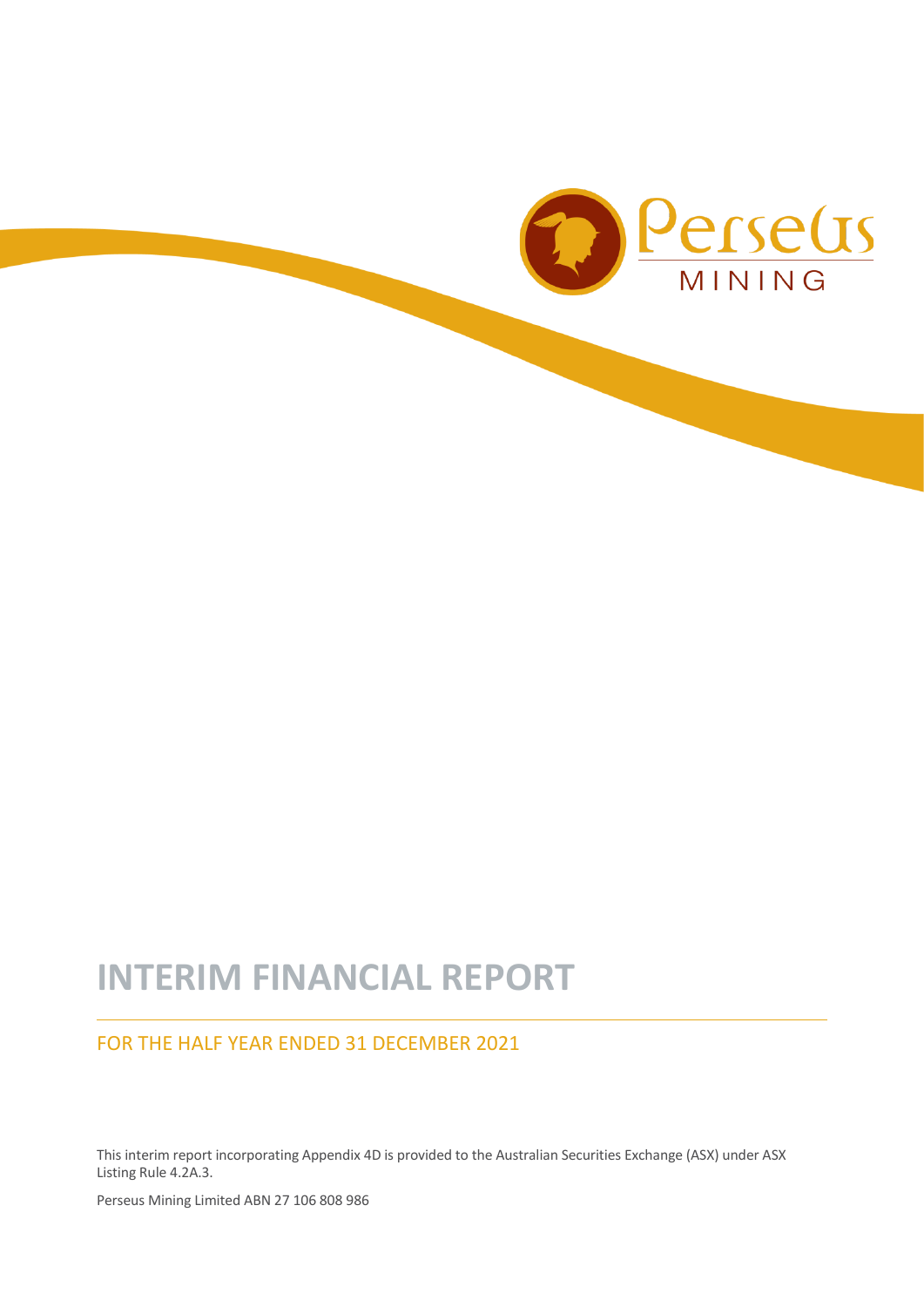

### **TABLE OF CONTENTS**

| <b>APPENDIX 4D</b>                             | 3  |
|------------------------------------------------|----|
| <b>CORPORATE DIRECTORY</b>                     | 4  |
| <b>DIRECTORS' REPORT</b>                       | 5  |
| <b>REVIEW OF OPERATIONS</b>                    | 5  |
| <b>AUDITOR'S INDEPENDENCE DECLARATION</b>      | 10 |
| <b>INTERIM FINANCIAL STATEMENTS</b>            | 11 |
| NOTES TO THE CONSOLIDATED FINANCIAL STATEMENTS | 16 |
| <b>DIRECTORS' DECLARATION</b>                  | 25 |
| <b>AUDITOR'S REVIEW REPORT</b>                 | 26 |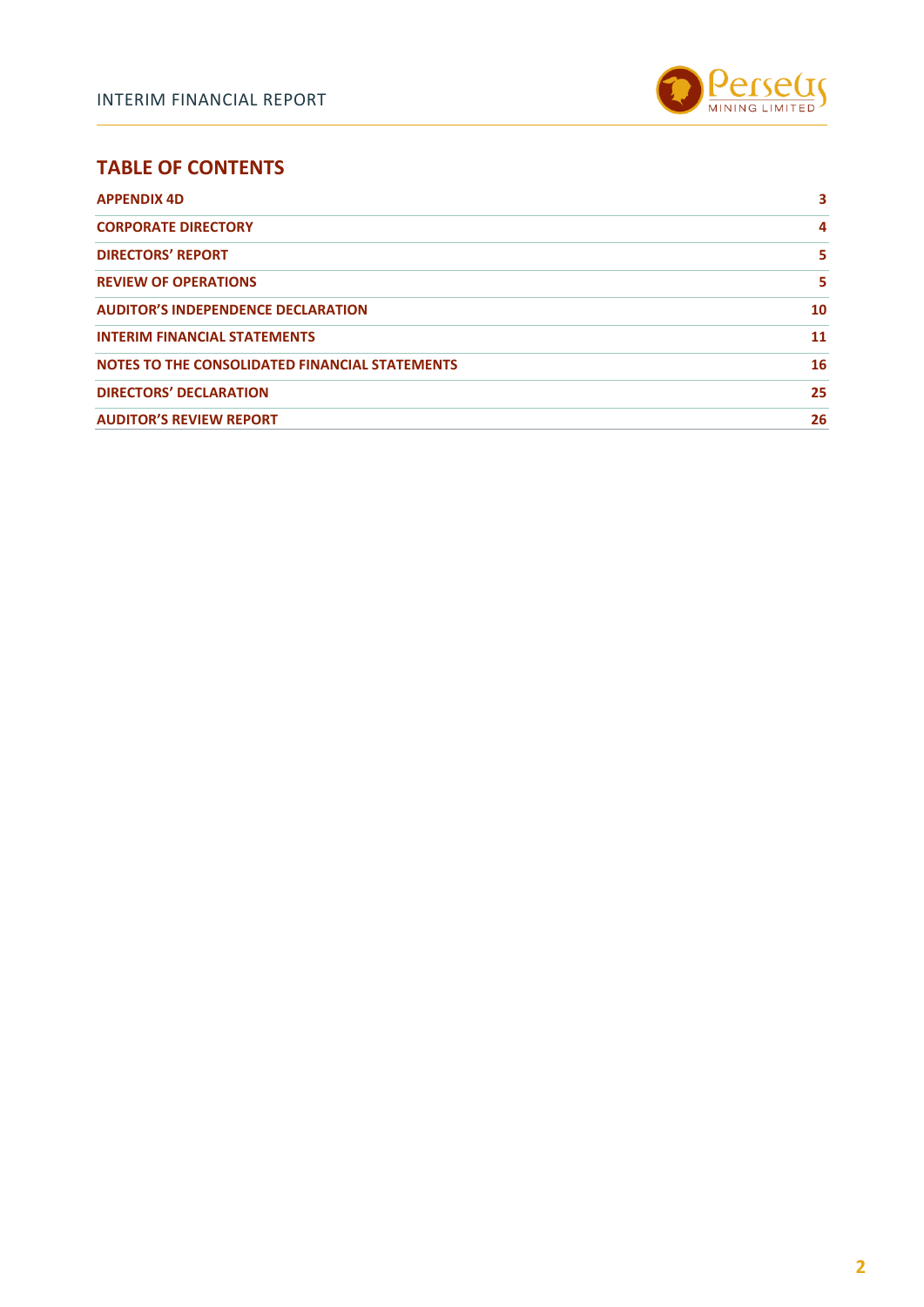

## <span id="page-2-0"></span>**APPENDIX 4D**

**Issued under ASX Listing Rule 4.2A.3**

### **RESULTS FOR ANNOUNCEMENT TO THE MARKET**

|                                           |           | <b>6 MONTHS TO</b><br>31 DEC 2020<br>\$′000 |    | <b>6 MONTHS TO</b><br>31 DEC 2021<br>\$′000 |
|-------------------------------------------|-----------|---------------------------------------------|----|---------------------------------------------|
| Revenue from ordinary activities          | Up 90.3%  | 286.678                                     | to | 545,671                                     |
| Profit after tax from ordinary activities | Up 158.5% | 49.086                                      | to | 126.911                                     |
| Profit after tax attributable to members  | Up 208.3% | 36.149                                      | to | 111.456                                     |

#### **COMMENTARY ON RESULTS**

See commentary on results in the Directors' report on pages 5-9.

#### **RETURN OF CAPITAL**

Perseus made a maiden return of capital payment amounting to \$0.015 per fully paid ordinary share during the half year ended 31 December 2021.

Record date: 3 December 2021

Payment date: 10 December 2021

#### **DIVIDEND**

On 22 February 2022, the Directors approved an interim dividend payment amounting to \$0.0081 per fully paid ordinary share.

Record date: 8 March 2022

Payment date: 7 April 2022

#### **NET TANGIBLE ASSETS PER SHARE**

|                                        |          | AT 31 DEC 2020 | <b>LAT 31 DEC 2021</b> |
|----------------------------------------|----------|----------------|------------------------|
| Net tangible assets per ordinary share | Up 18.6% | \$0.70         | \$0.83                 |

#### **GROUP STRUCTURE CHANGES**

There have been no changes to the Group's structure in the period ended 31 December 2021.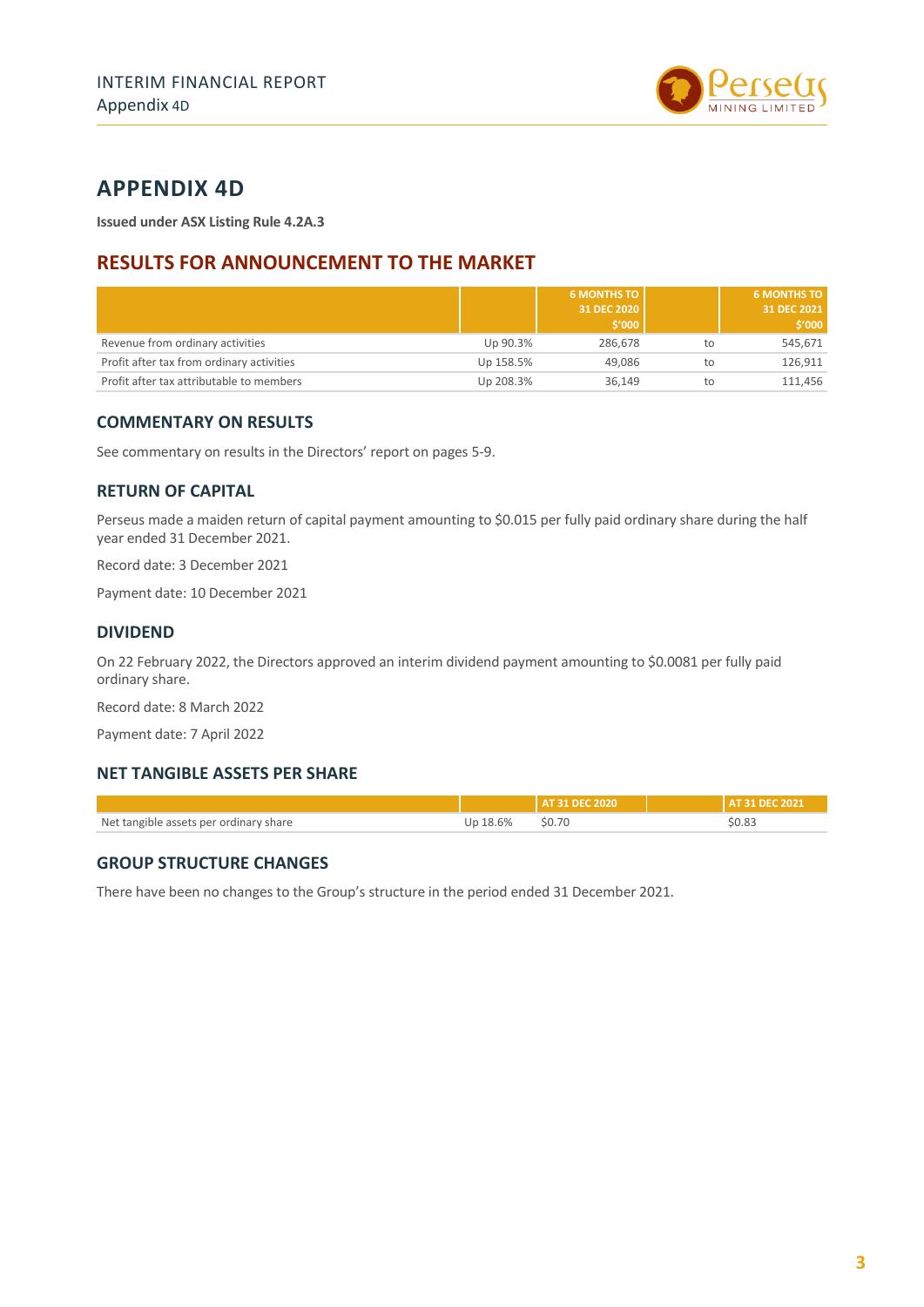

## <span id="page-3-0"></span>**CORPORATE DIRECTORY**

| <b>DIRECTORS</b>               | <b>Terence Sean Harvey</b>                                            | Non-Executive Chairman                      |
|--------------------------------|-----------------------------------------------------------------------|---------------------------------------------|
|                                | Jeffrey Allan Quartermaine                                            | Managing Director & Chief Executive Officer |
|                                | Ms Amber Jemma Banfield                                               | Non-Executive Director                      |
|                                | Elissa Sarah Brown                                                    | Non-Executive Director                      |
|                                | Daniel Richard Lougher                                                | Non-Executive Director                      |
|                                | John Francis Gerald McGloin                                           | Non-Executive Director                      |
|                                | David Meldrum Ransom                                                  | Non-Executive Director                      |
| <b>COMPANY SECRETARY</b>       | Martijn Paul Bosboom                                                  |                                             |
| <b>REGISTERED AND</b>          | Level 2, 437 Roberts Road                                             | PO Box 1578                                 |
| <b>CORPORATE OFFICE</b>        | SUBIACO, WESTERN AUSTRALIA 6008                                       | SUBIACO, WESTERN AUSTRALIA 6904             |
|                                | Telephone: +61 8 6144 1700                                            |                                             |
|                                | Facsimile: +61 8 6144 1799                                            |                                             |
|                                | Email address: info@perseusmining.com                                 |                                             |
|                                | Website: www.perseusmining.com                                        |                                             |
| <b>GHANA OFFICE</b>            | 4 Chancery Court                                                      | PO Box CT2576                               |
|                                | 147A Giffard Road, East Cantonments                                   | Cantonments                                 |
|                                | Accra, Ghana                                                          | Accra, Ghana                                |
|                                | Telephone: (233) 302 760 530                                          |                                             |
|                                | Facsimile: (233) 302 760 528                                          |                                             |
| <b>CÔTE D'IVOIRE OFFICE</b>    | Il Plateaux - Vallons                                                 |                                             |
|                                | Rue J75/J44 Lot 1438 ilot 145<br>06 BP 1958 Abidjan 06, Côte d'Ivoire |                                             |
|                                | Telephone: (225) 22 41 9126                                           |                                             |
|                                | Facsimile: (225) 22 41 9125                                           |                                             |
| <b>SHARE REGISTRY</b>          | Computershare Investor Services Pty Ltd                               | Computershare Investor Services Inc.        |
|                                | Level 11, 172 St Georges Terrace                                      | Level 3, 510 Burrard Street                 |
|                                | Perth, Western Australia 6000                                         | Vancouver, British Columbia V6C3B9          |
|                                | <b>AUSTRALIA</b>                                                      | CANADA                                      |
|                                | Telephone: +61 3 9415 4000                                            | Telephone: (1 604) 661 9400                 |
|                                | Facsimile: +61 3 9473 2500                                            | Facsimile: (1 604) 661 9401                 |
|                                | www.computershare.com                                                 | www.computershare.com                       |
| <b>AUDITORS</b>                | PricewaterhouseCoopers                                                |                                             |
|                                | 125 St Georges Terrace                                                |                                             |
|                                | Perth, Western Australia 6000                                         |                                             |
| <b>STOCK EXCHANGE LISTINGS</b> | Australian Securities Exchange                                        | ASX: PRU                                    |
|                                | <b>Toronto Stock Exchange</b>                                         | <b>TSX: PRU</b>                             |
|                                | Frankfurt Stock Exchange                                              | WKN: A0B7MN                                 |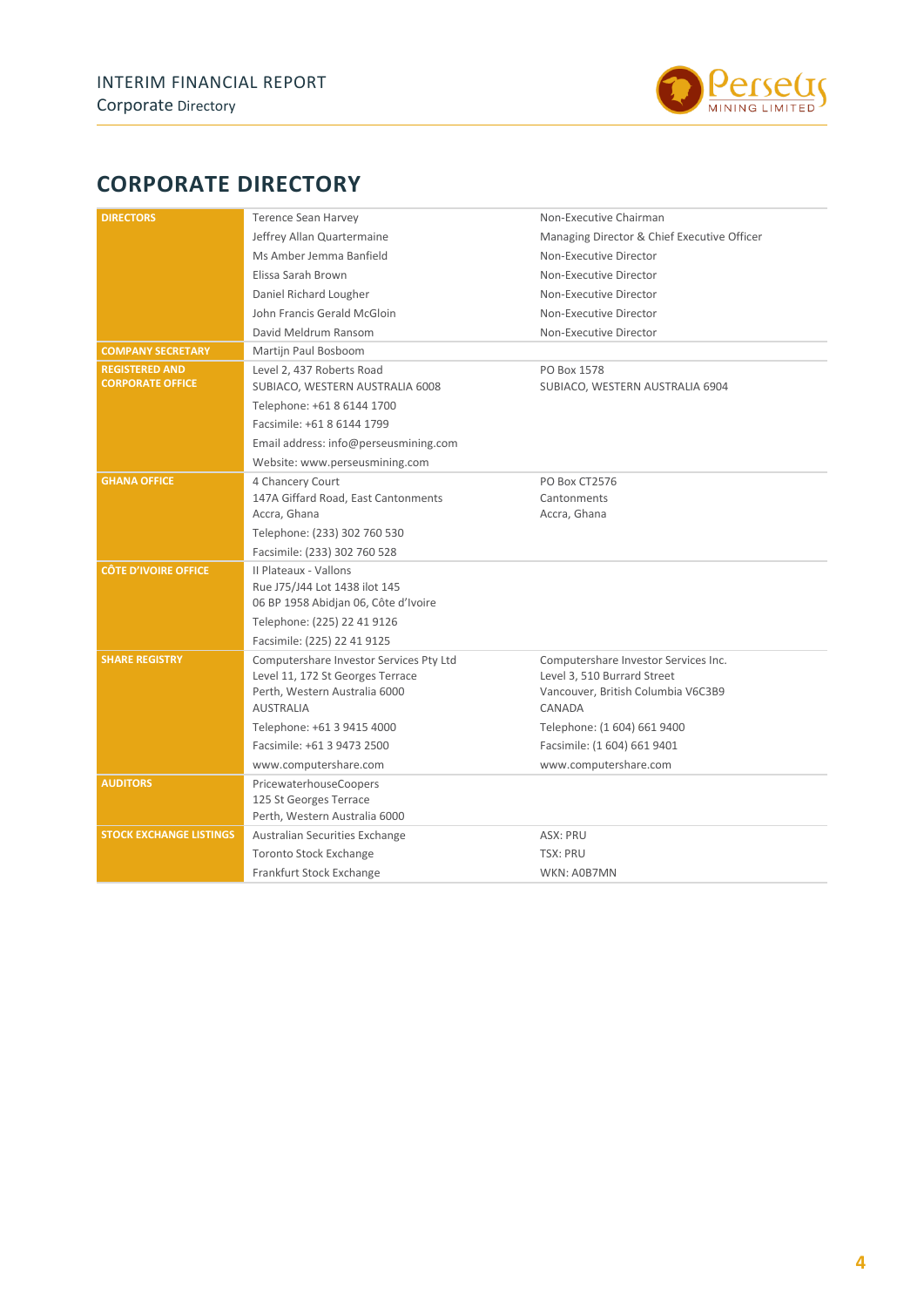

## <span id="page-4-0"></span>**DIRECTORS' REPORT**

Your directors present their report on the consolidated entity (referred to hereafter as the "group") consisting of Perseus Mining Limited ("Perseus" or the "company") and its controlled entities for the half-year ended 31 December 2021 (the "period"). Perseus is a company limited by shares that is incorporated and domiciled in Australia. Unless noted otherwise, all amounts stated are expressed in Australian dollars.

### **DIRECTORS**

The following persons were directors of Perseus during the period and up to the date of this report:

Mr Terence Sean Harvey Non-Executive Chairman Ms Amber Jemma Banfield Non-Executive Director Ms Elissa Sarah Brown Non-Executive Director Mr Daniel Richard Lougher Non-Executive Director Mr John Francis Gerald McGloin Non-Executive Director Mr David Meldrum Ransom Non-Executive Director

Mr Jeffrey Allan Quartermaine Managing Director and Chief Executive Officer

### **PRINCIPAL ACTIVITIES**

The principal activities of the Group during the period were gold production and mineral exploration in the Republic of Ghana ("Ghana") and the Republic of Côte d'Ivoire ("Côte d'Ivoire"), all of which are located in West Africa.

During the period, the Group continued to focus its attention on operating and expanding the mineral inventory of its three West African gold mines, namely the Edikan Gold Mine in Ghana ("EGM" or "Edikan"), Sissingué Gold Mine ("SGM" or "Sissingué") and Yaouré Gold Mine ("YGM" or "Yaouré"), both in Côte d'Ivoire.

## <span id="page-4-1"></span>**REVIEW OF OPERATIONS**

During the six months to 31 December 2021, Perseus made significant progress towards achieving its corporate objective to transform into a multi-mine, multi-jurisdictional producer of more than 500,000 ounces of gold per annum, at a cash margin of not less than US\$400/oz. Production rates continued to improve at Perseus's third gold mine, Yaouré, making significant progress towards its nameplate capacity. Consistent performance continued at Sissingué, while Edikan underperformed against expectations, however production started to improve at the end of the second quarter.

Gold production for the Group during the 6 months totalled 241,164 ounces at an all-in site cost (including production costs, royalties and sustaining capital) ("AISC") of US\$949/oz. This result included: 139,747 ounces produced at Yaouré at an AISC of US\$687/oz; 34,132 ounces produced at Sissingué at an AISC of US\$917/oz; and 67,285 ounces of gold produced at Edikan at an AISC of US\$1,509/oz.

Gold sales by the Group during the half-year totalled 238,136 ounces of gold at an average sales price of US\$1,663/oz. This result included: 139,724 ounces sold by Yaouré at a weighted average sales price of US\$1,695/oz; 34,870 ounces sold by Sissingué at a weighted average sales price of US\$1,631/oz; and 63,541 ounces sold by Edikan at an average sales price of US\$1,608/oz. During the six months, the Group sold 87% more gold, at a price that was approximately 1% higher than in the 2020 comparative period.

| <b>PARAMETER</b>           | <b>UNIT</b>          | <b>MOVEMENT</b> | <b>6 MONTHS TO</b><br>31 DEC 2021 | <b>6 MONTHS TO</b><br>31 DEC 2020 |
|----------------------------|----------------------|-----------------|-----------------------------------|-----------------------------------|
| Total gold sales           | Ounces               | Up 87%          | 238,136                           | 127,085                           |
| Average sales price        | US\$/oz of gold sold | Up 1%           | 1,663                             | 1,643                             |
| Gold produced              | Ounces               | Up 76%          | 241,164                           | 137,386                           |
| All-in site costs ("AISC") | US\$/oz produced     | Down 5%         | 949                               | 1,000                             |

#### *Table 1: Group Operating Results*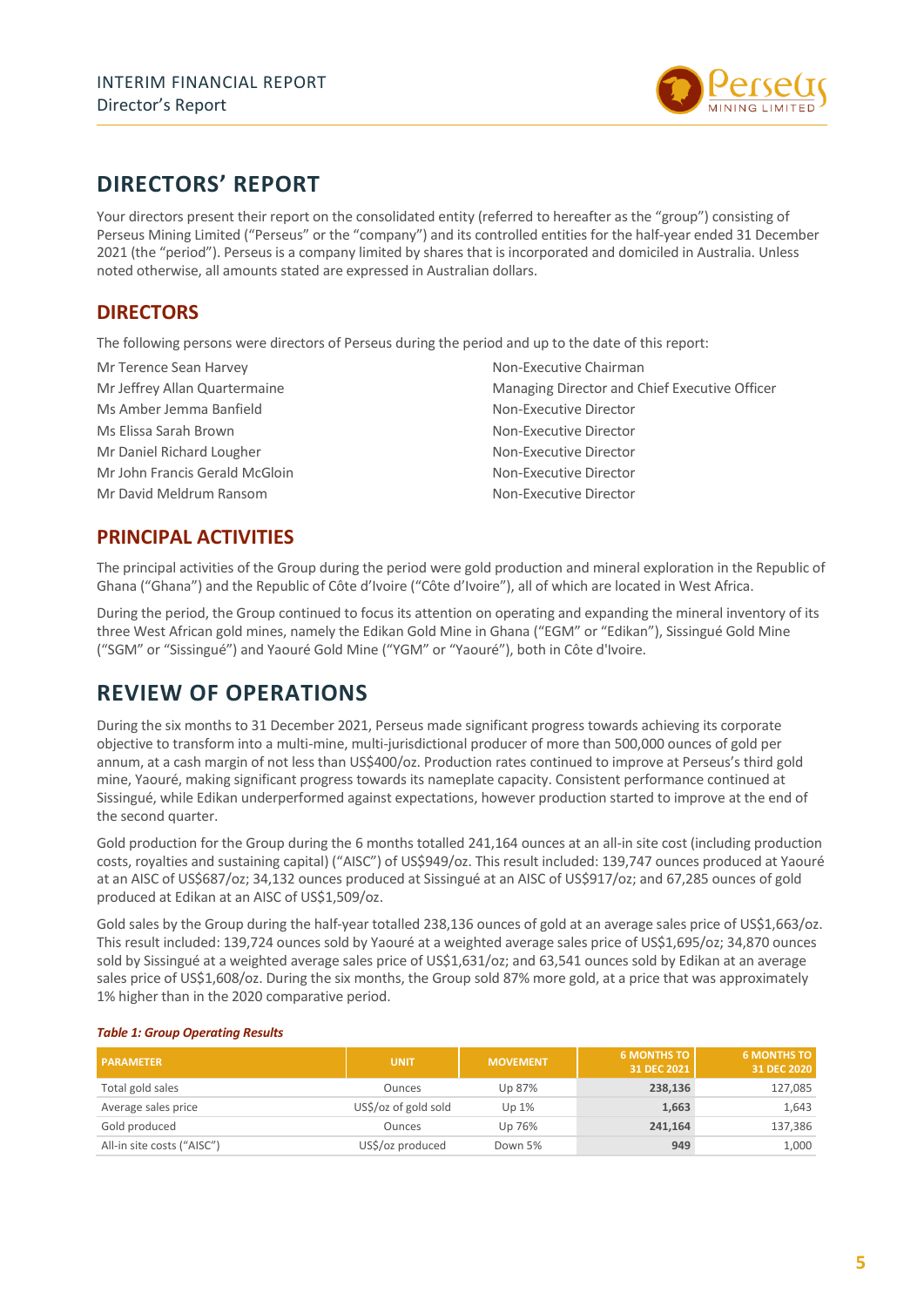

### **YAOURÉ GOLD MINE—CÔTE D'IVOIRE**

Yaouré is a producing gold mine located in central Côte d'Ivoire, 40 kilometres northwest of Yamoussoukro, the political capital of the country, and 270 kilometres northwest of Abidjan, the economic capital. Yaouré lies within a rural area, 22 kilometres east-northeast of the city of Bouaflé, and five kilometres west of the Kossou Dam and hydroelectric power station. The nearest villages to the mine are Angovia and Allahou-Bazi, located approximately one kilometre east of the mine site.

#### **OPERATIONS**

Operating results at the YGM for the six months to 31 December 2021 and the corresponding period in 2020 are detailed in Table 2.

#### *Table 2: Yaouré Operating Results*

| <b>PARAMETER</b>          | <b>UNIT</b> | <b>6 MONTHS TO</b><br>31 DEC 2021 | <b>6 MONTHS TO</b><br>31 DEC 2020 |
|---------------------------|-------------|-----------------------------------|-----------------------------------|
| Total ore and waste mined | kt          | 16,211                            | 6,449                             |
| Ore mined                 | kt          | 2,449                             | 128                               |
| Ore milled                | kt          | 1,860                             | 123                               |
| Milled head grade         | g/t gold    | 2.51                              | 1.01                              |
| Gold recovery             | %           | 93.2                              | 68                                |
| Gold produced             | ounces      | 139,747                           | 2,687                             |
| All-in site costs         | US\$/oz     | 687                               | $\sim$                            |
| <b>Gold Sales</b>         | ounces      | 139,724                           |                                   |
| Average Sales Price       | US\$/oz     | 1,695                             | $\sim$                            |

A total of 16,211,000 tonnes of ore and waste were mined during the period. Ore stockpiles (including both high and low-grade ore but not mineralised waste) plus crushed ore increased to 1,237,000 tonnes grading 0.93 g/t containing approximately 36,867 oz of gold during the six months to 31 December 2021.

Total mill throughput for the period was 1,860,000 tonnes of ore grading 2.51 g/t of gold, which combined with a gold recovery rate of 93% resulted in the recovery of 139,747 ounces of gold. A total of 139,724 ounces of gold were sold at a weighted average price of US\$1,695 per ounce.

The 139,747 ounces of gold were produced at an AISC of US\$687 per ounce. This was consistent with market guidance for the half year of 130,000 to 140,000 ounces of gold produced at an AISC of US\$675 to US\$775 per ounce. This outstanding operating performance is the result of strong operating fundamentals, including mill throughput, gold recovery rates \and importantly the processed ore head grade.

### **SISSINGUÉ GOLD MINE—CÔTE D'IVOIRE**

Sissingué is a producing gold mine located in the north of Côte d'Ivoire and lies within the Sissingué exploitation permit that covers an area of 446 km². It is bounded on one side by the international border between Côte d'Ivoire and Mali. The exploitation permit is located along a structural/stratigraphic corridor within the Syama-Boundiali greenstone belt approximately 42 kilometres south-southwest of the Syama gold mine in Mali, and 65 kilometres west northwest of the Tongon gold mine in Côte d'Ivoire. The Group owns an 86% interest in the SGM, with a 10% free carried interest held by the Ivorian government and 4% owned by local interests.

#### **OPERATIONS**

Operating results at the SGM for the six months to 31 December 2021 and the corresponding period in 2020 are detailed in Table 3 below.

#### *Table 3: Sissingué Operating Results*

| <b>PARAMETER</b>          | <b>UNIT</b> | <b>6 MONTHS TO</b><br>31 DEC 2021 | <b>6 MONTHS TO</b><br>31 DEC 2020 |
|---------------------------|-------------|-----------------------------------|-----------------------------------|
| Total ore and waste mined | κt          | 1.102                             | 1.979                             |
| Ore mined                 | κt          | 349                               | 848                               |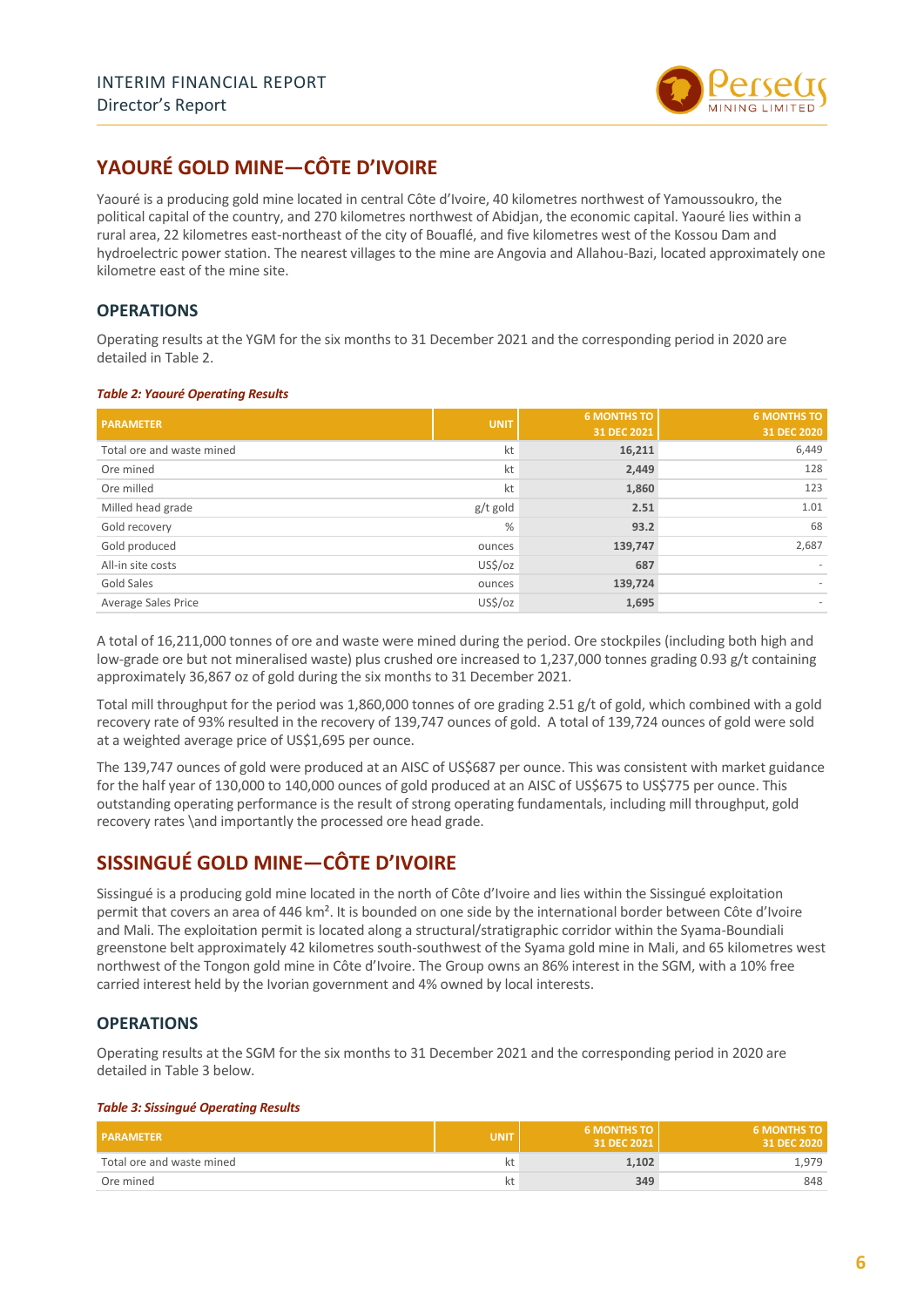#### INTERIM FINANCIAL REPORT Director's Report



| Ore milled          | kt            | 675    | 665    |
|---------------------|---------------|--------|--------|
| Milled head grade   | g/t gold      | 1.78   | 2.78   |
| Gold recovery       | $\frac{0}{0}$ | 88.5   | 94     |
| Gold produced       | ounces        | 34,132 | 55,909 |
| All-in site costs   | US\$/oz       | 917    | 643    |
| Gold Sales          | ounces        | 34,870 | 47,116 |
| Average Sales Price | US\$/oz       | 1,630  | 1,695  |

A total of 1,102,000 tonnes of ore and waste were mined during the period, including 349,000 tonnes of ore with a weighted average grade of 1.17 g/t. Ore stockpiles (including both high and low-grade ore but not mineralised waste) plus crushed ore decreased to 754,000 tonnes at a grade of 1.28 g/t, containing approximately 31,133 ounces of gold during the six months to 31 December 2021. The stockpiles are comprised of approximately 15% oxide ore and 85% fresh ore.

Total mill throughput for the period was 675,000 tonnes of ore at a grade of 1.78 g/t of gold, which combined with a gold recovery rate of 88.5%, resulted in the recovery of 34,132 ounces of gold. A total of 34,870 ounces of gold was sold at a weighted average price of US\$1,630 per ounce. The 34,132 ounces of gold were produced at an All In Site Cost (AISC) of US\$917 per ounce. The 43% increase in AISCs from the comparative period was mostly the result of a substantial decrease in head grade and therefore fewer gold ounces produced. The decrease in grade was due to mining lower grade areas, in line with Perseus's forecasts. The performance to date has exceeded market guidance for the half year of 25,000 to 30,000 ounces of gold produced at an AISC of US\$950 to US\$1,070 per ounce.

### **EDIKAN GOLD MINE—GHANA**

Edikan is a large-scale, low-grade multi open-pit operation located is in the Central Region of Ghana on the Asankrangwa Gold Belt, approximately 200 kilometres north-west of the capital Accra. The Group owns a 90% beneficial interest in the EGM, a producing gold mine located in Ghana. The remaining 10% interest in the EGM is a free carried shareholding in the company owned by the Ghanaian government.

#### **OPERATIONS**

Operating results at the EGM for the six months to 31 December 2021 and the corresponding period in 2020 are detailed in Table 4.

#### *Table 4: Edikan Operating Results*

| <b>PARAMETER</b>          | <b>UNIT</b> | <b>6 MONTHS TO</b><br>31 DEC 2021 | <b>6 MONTHS TO</b><br>31 DEC 2020 |
|---------------------------|-------------|-----------------------------------|-----------------------------------|
| Total ore and waste mined | kt          | 15,413                            | 14,534                            |
| Ore mined                 | kt          | 1,625                             | 1,868                             |
| Ore milled                | kt          | 3,487                             | 3,422                             |
| Milled head grade         | g/t gold    | 0.73                              | 0.95                              |
| Gold recovery             | %           | 83                                | 75                                |
| Gold produced             | ounces      | 67,285                            | 78,790                            |
| All-in site costs         | US\$/oz     | 1,509                             | 1,253                             |
| Gold Sales                | ounces      | 63,541                            | 79,969                            |
| Average Sales Price       | US\$/oz     | 1,608                             | 1,612                             |

A total of 15,413,000 tonnes of ore and waste were mined during the period. Ore stockpiles (including both high and low-grade ore, but not mineralised waste) plus crushed ore decreased to 956,000 tonnes at a grade of 0.69 g/t, containing approximately 21,165 ounces of gold during the six months to 31 December 2021.

Total mill throughput for the period was 3,487,000 tonnes of ore at a grade of 0.73 g/t of gold, which combined with a gold recovery rate of 83% resulted in the recovery of 67,285 ounces of gold. A total of 63,541 ounces of gold were sold at a weighted average price of US\$1,608 per ounce.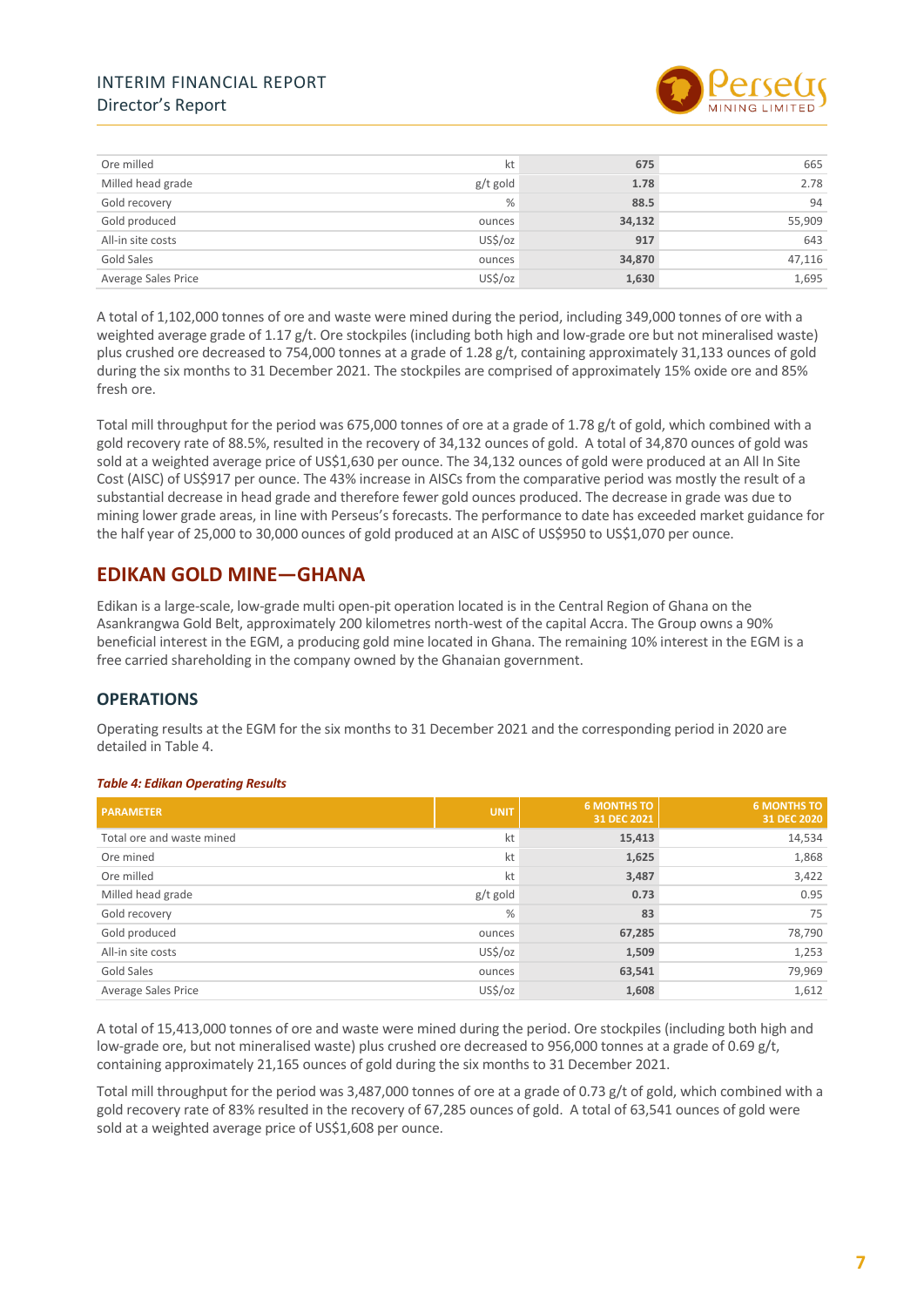

The 67,285 ounces of gold were produced at an AISC of US\$1,509 per ounce. The 15% decrease in gold production from 78,790 ounces in the corresponding period was a result of lower head grades, due to a combination of factors including reduced availability of fresh ore from the AG pit, poor block model reconciliation of grade mined from the AG pit and mining dilution which mostly impacted the first quarter of the year. The 20% increase in AISC from the comparative period is mostly the result of the lower head grades achieved.

### **FINANCIAL RESULTS**

The Group's net profit after tax for the period ended 31 December 2021, after bringing to account a foreign exchange loss, was \$126.9 million, up 159% on the comparative period (31 December 2020: \$49.1 million). Gross profit from operations for the period ended 31 December 2021 was up 91% on the comparative period to \$153.4 million (31 December 2020: \$80.5 million). These significant increases are largely attributable to a 90% increase in revenue on the comparative period to \$546 million (31 December 2020: \$287 million) from the contribution Yaouré has made to the Group since achieving commercial production. This was supported by steady performance from Sissingué, while Edikan underperformed during the period.

The foreign exchange loss of \$7.7 million in the current period compares to a loss of \$13.2 million in the comparative period. This is a result of the Australian dollar weakening against the United States dollar during the six months by approximately 3%.

The Group generated Net cash from operating activities for the 6 months ended 31 December 2021 of \$246 million, up 137% on the comparative period (31 December 2020: \$104 million).

### **FINANCIAL POSITION**

As at 31 December 2021, Perseus had on-hand cash of \$268.2 million, and 9,342 ounces of gold bullion valued at \$23.4 million. During the period Perseus repaid in advance US\$50 million of the revolving corporate cash advance facility (Corporate Facility), with a remaining balance on that facility of US\$50 million at 31 December 2021.

#### **ROUNDING OF AMOUNTS**

The amounts contained in the financial report have been rounded to the nearest \$1,000 (where rounding is applicable) where noted (\$'000) under the option available to the group under ASIC Corporations (Rounding in Financial/Directors' Reports) Instrument 2016/191. This legislative instrument applies to the group.

### **SUSTAINABILITY**

#### **COVID-19 UPDATE**

A fourth wave of COVID-19 has spread across West Africa during the quarter, with higher infection rates consistent with the Omicron variant. In response, Perseus continued to update its COVID-19 critical controls, with focus on keeping its people safe and healthy, maintaining safe and stable operations, and supporting host governments and local communities. Although around 190 cases of COVID-19 have been recorded across the Company's operations since the beginning of the pandemic, no cases have led to serious illness and our controls have been effective in limiting the spread in our workforce. During the half year 126 new cases of COVID-19 were recorded, mainly at the Edikan and Yaouré operations and almost all in the month of December. Vaccination campaigns progressed across our operations, and with increased vaccine availability across the region, around 50 per cent of Perseus's employees and contractors are now fully vaccinated. Efforts continue to improve vaccination rates as they become available under government programs.

#### **SUSTAINABILITY GOVERNANCE**

During the six months to 31 December 2021, Perseus continued to strengthen its sustainability governance by:

- Releasing our third consolidated sustainability report, for the period 1 July 2020 to 30 June 2021, aligning our Sustainability Report with our Annual and Financial Reporting cycle.
- Broadening our reported sustainability metrics in our FY2022 business performance scorecards (linked to executive remuneration) beyond safety to also include social and environmental metrics.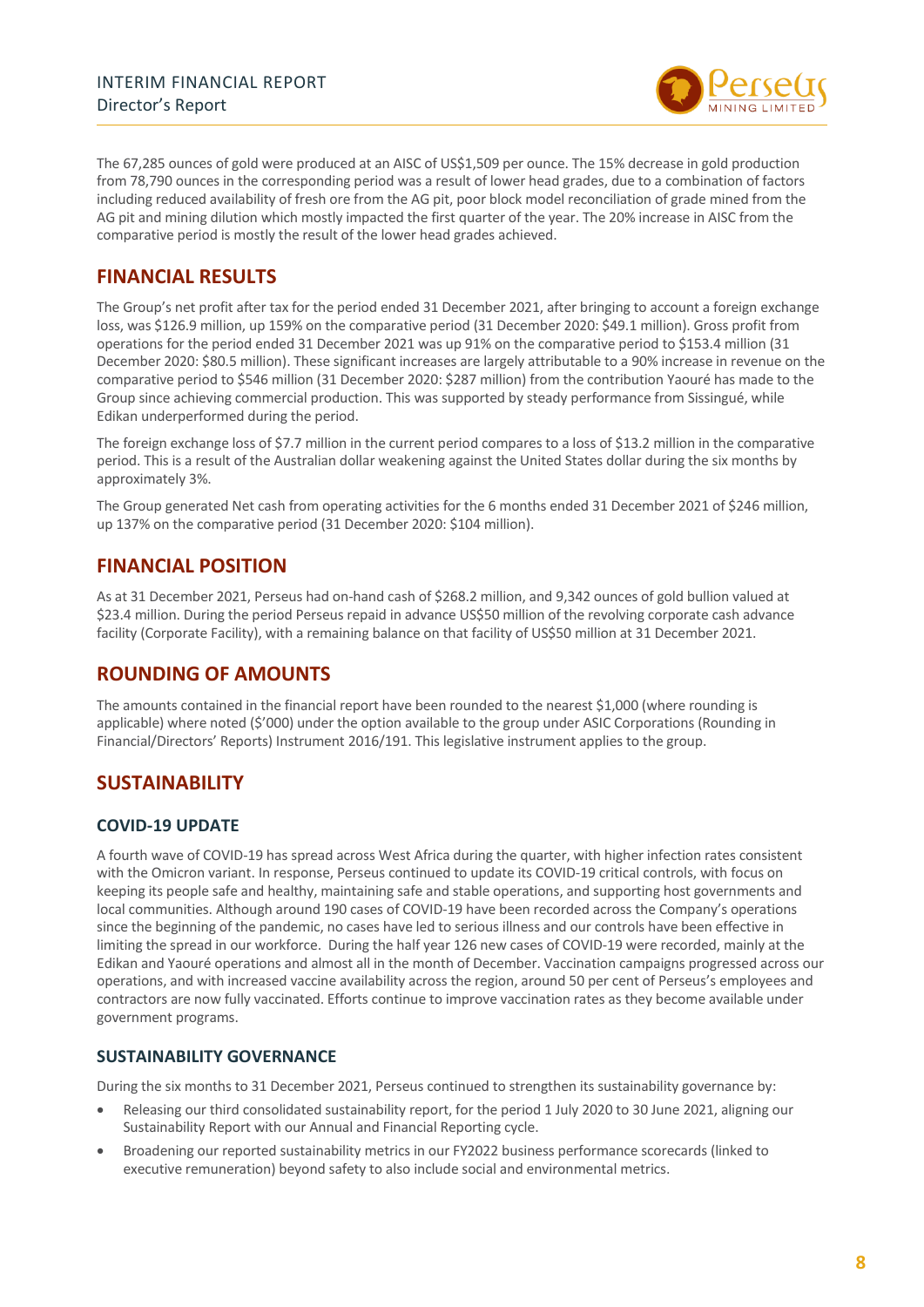

- Completing external assurance of our FY2021 sustainability data and advancing our alignment with the World Gold Council Responsible Gold Mining Principles, starting with a review of our health, safety and social risks and their control and governance.
- Developing our three-year sustainability strategic plan to strengthen our financial value and grow our social value by actively supporting the countries in which we operate to advance their progress on the United Nations Sustainable Development Goals.
- Releasing the second Modern Slavery Statement in line with the Australian Modern Slavery Act 2018 (Cth), for the period 1 July 2020 to 30 June 2021
- Commencing a global project to transform Perseus's health and safety approach and performance across the operations in line with international best practice, focusing on leadership, culture, capability and risk management. The work will be delivered throughout the remainder of FY22 and FY23.
- Commencing an independent review of closure plans and cost estimates, to be completed by the end of Q3.
- Updating security risk assessments at Sissingué due to the increased terrorism risks in countries to the north of Côte d'Ivoire associated with activity of Jihadist groups in the Sahel region.

### **AUDITOR'S INDEPENDENCE DECLARATION**

Section 307C of the Corporations Act 2001 requires our auditors, PricewaterhouseCoopers, to provide the directors of Perseus with an Independence Declaration in relation to the review of the interim financial report. This Independence Declaration is set out on the next page and forms part of this directors' report for the period ended 31 December 2021.

### **SUBSEQUENT EVENTS**

On 1 January 2022, 8,966,666 performance rights that had previously been issued to employees vested under the terms of the Perseus Performance Rights Plan, of which 5,925,000 were subsequently exercised.

On 31 January 2022, Perseus Mining Limited acquired 39,092,233 million common shares (15%) in Orca Gold Inc. ("Orca"), with the total consideration amounting to C\$17.5 million. Perseus has previously engaged in exclusive discussions with Orca regarding a possible change of control transaction, however these discussions are ongoing, and no formal agreement has been reached. Perseus has also agreed to provide Orca a US\$5.0 million short term loan facility which attracts interest of 7.5% per annum and has a maturity date of 30 June 2022. Please refer to the ASX release dated 31 January 2022 'Perseus to acquire 15% in Orca Gold'.

On 15 February 2022, a further 175,000 performance rights of the above mentioned 8,966,666 were exercised.

On 22 February 2022, the Directors approved an interim dividend payment of \$0.0081 per ordinary share, which is expected to be paid on 7 April 2022.

This report was signed in accordance with a resolution of the directors.

Thereater

Jeffrey Allan Quartermaine **Managing Director and Chief Executive Officer** Perth, 22 February 2022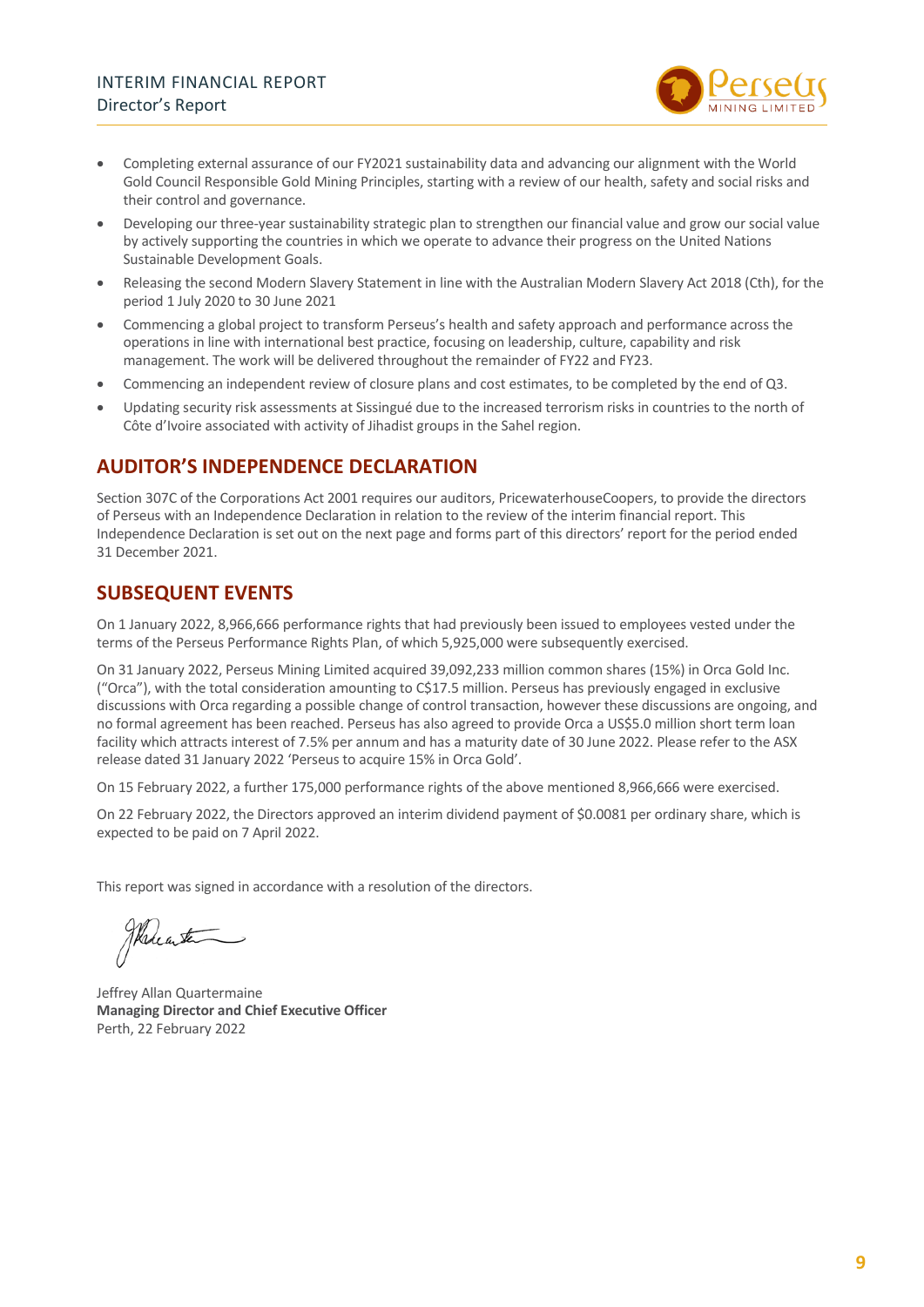

### Auditor's Independence Declaration

As lead auditor for the review of Perseus Mining Limited for the half-year ended 31 December 2021, I declare that to the best of my knowledge and belief, there have been:

- (a) no contraventions of the auditor independence requirements of the *Corporations Act 2001* in relation to the review; and
- (b) no contraventions of any applicable code of professional conduct in relation to the review.

This declaration is in respect of Perseus Mining Limited and the entities it controlled during the period.

Craig Heatley **Perth** Partner PricewaterhouseCoopers

22 February 2022

**PricewaterhouseCoopers, ABN 52 780 433 757**  Brookfield Place, 125 St Georges Terrace, PERTH WA 6000, GPO Box D198, PERTH WA 6840 T: +61 8 9238 3000, F: +61 8 9238 3999, www.pwc.com.au

Liability limited by a scheme approved under Professional Standards Legislation.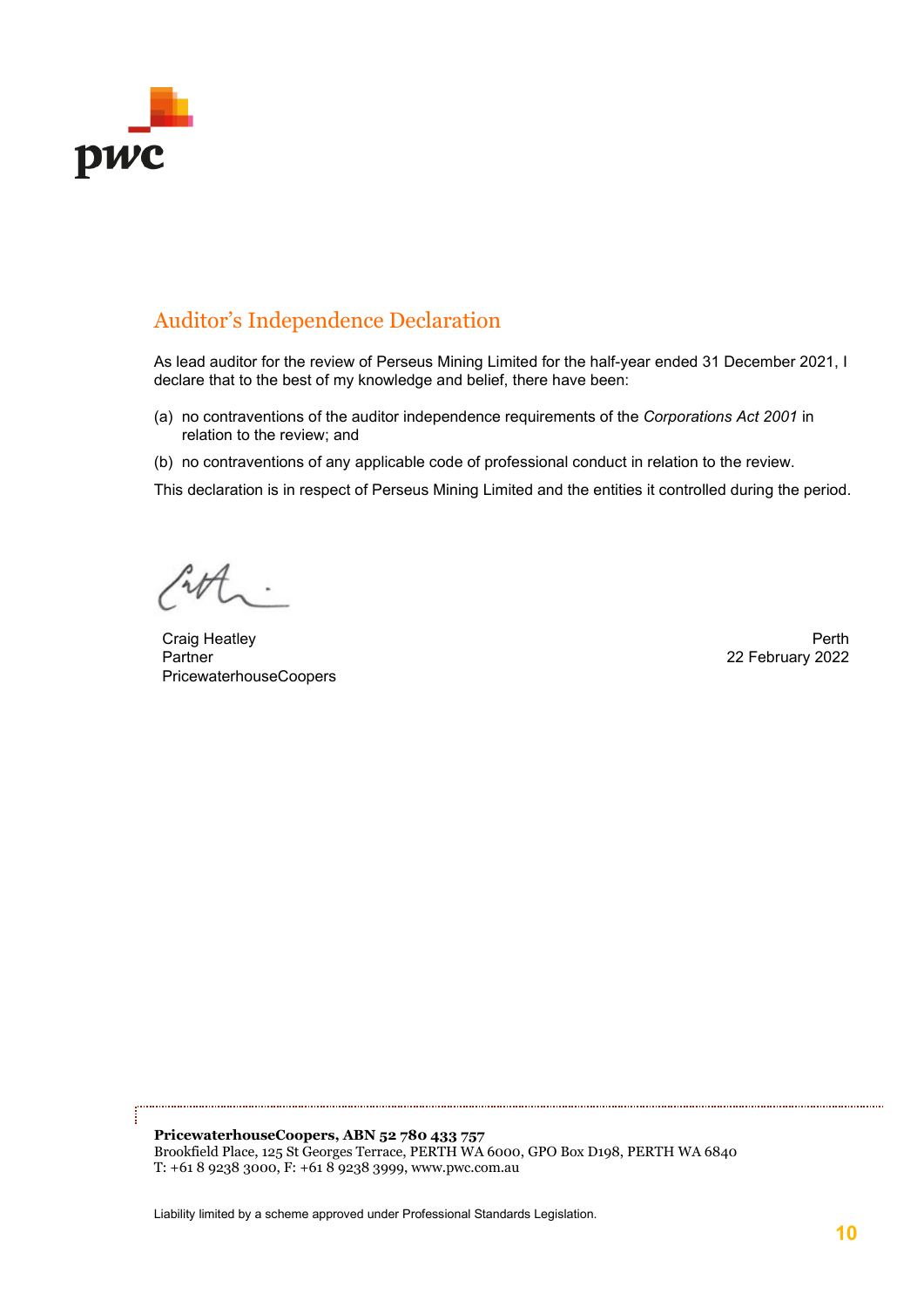

## **INTERIM FINANCIAL STATEMENTS**

### **CONTENTS**

| <b>CONSOLIDATED CONSOLIDATED STATEMENT OF COMPREHENSIVE INCOME</b> | 12        |
|--------------------------------------------------------------------|-----------|
| <b>CONSOLIDATED CONSOLIDATED STATEMENT OF FINANCIAL POSITION</b>   | 13        |
| <b>CONSOLIDATED CONSOLIDATED STATEMENT OF CHANGES IN EQUITY</b>    | 14        |
| <b>CONSOLIDATED CONSOLIDATED STATEMENT OF CASH FLOWS</b>           | 15        |
| NOTES TO THE CONSOLIDATED FINANCIAL STATEMENTS                     | $16 - 24$ |

#### **TABLE OF NOTES TO THE CONSOLIDATED FINANCIAL STATEMENTS**

| <b>PERFORMANCE</b> |                       | <b>OPERATING ASSETS AND</b><br><b>LIABILITIES</b> |                                                             | <b>CAPITAL AND FINANCIAL RISK</b><br><b>MANAGEMENT</b> |                                            | <b>UNRECOGNISED ITEMS</b> |
|--------------------|-----------------------|---------------------------------------------------|-------------------------------------------------------------|--------------------------------------------------------|--------------------------------------------|---------------------------|
|                    | Segment information   | 4.                                                | Inventories                                                 | 9.                                                     | Interest-bearing liabilities               | 12. Contingencies         |
| 2.                 | Other income/expenses |                                                   | Receivables                                                 |                                                        | 10. Issued capital and reserves            | 13. Commitments           |
|                    | Income tax            | 6.                                                | Property, plant, and<br>equipment                           |                                                        | 11. Fair value of financial<br>instruments | 14. Subsequent events     |
|                    |                       |                                                   | Mine properties                                             |                                                        |                                            |                           |
|                    |                       | 8.                                                | Mineral interest acquisition<br>and exploration expenditure |                                                        |                                            |                           |

These half-year financial statements are the financial statements of the consolidated entity consisting of Perseus Mining Limited and its subsidiaries. The financial statements are presented in the Australian currency.

Perseus Mining Limited is a company limited by shares, incorporated and domiciled in Australia. Its registered office and principal place of business is disclosed on page 4.

A description of the nature of the consolidated entity's operations and its principal activities is included in the review of operations and activities in the directors' report on pages 5 to 9, which is not part of these interim financial statements.

These interim financial statements were authorised for issue by the directors on 22 February 2022. The directors have the power to amend and reissue the interim financial statements.

Through the use of the internet, we have ensured that our corporate reporting is timely, complete and available globally at minimum cost to the company. All press releases, financial statements and other information are available at our News and Reports section on our website a[t www.perseusmining.com.](http://www.perseusmining.com/)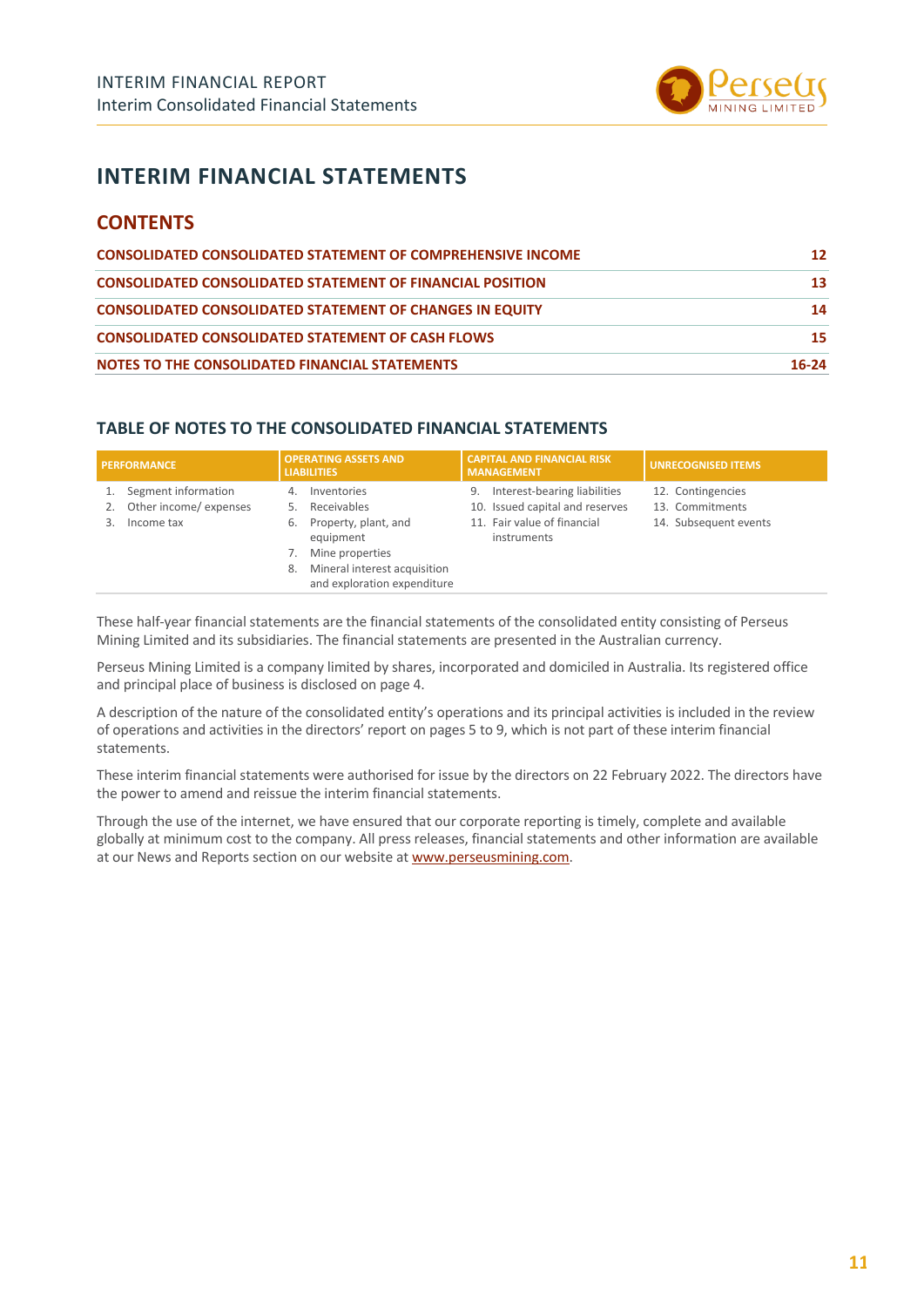

### <span id="page-11-0"></span>**CONSOLIDATED STATEMENT OF COMPREHENSIVE INCOME**

|                                                           |                | FOR THE HALF-YEAR ENDING: |                       |
|-----------------------------------------------------------|----------------|---------------------------|-----------------------|
|                                                           | <b>NOTE</b>    | 31 DEC 2021<br>\$'000     | 31 DEC 2020<br>\$'000 |
| Profit and loss from continuing operations                |                |                           |                       |
| Revenue                                                   |                | 545,671                   | 286,678               |
| Cost of sales                                             |                | (293, 269)                | (160, 811)            |
| Gross profit before depreciation and amortisation         |                | 252,402                   | 125,867               |
| Depreciation and amortisation relating to gold production | $\overline{2}$ | (98, 955)                 | (45,394)              |
| Gross profit from operations                              |                | 153,447                   | 80,473                |
| Other income                                              | $\overline{2}$ | 1,843                     | 706                   |
| Other expenses                                            |                | (118)                     |                       |
| Administration and other corporate expenses               |                | (8, 474)                  | (6, 266)              |
| Share based payments expense                              |                | (2,717)                   | (2,055)               |
| Foreign exchange (loss)                                   | $\overline{2}$ | (7,697)                   | (13, 218)             |
| Other depreciation and amortisation expense               | $\overline{2}$ | (308)                     | (113)                 |
| Write-downs and impairments                               | 8              | (2,031)                   | (334)                 |
| Finance costs                                             |                | (5, 431)                  | (1,747)               |
| Profit before tax                                         |                | 128,514                   | 57,446                |
| Income tax (expense)                                      | 3              | (1,603)                   | (8,360)               |
| Profit                                                    |                | 126,911                   | 49,086                |
| Other comprehensive income                                |                |                           |                       |
| Items that will not be reclassified to profit and loss    |                |                           |                       |
| Fair value movement on equity investments                 |                | 248                       | 84                    |
| Income tax on this item                                   |                |                           |                       |
| Items that will or may be reclassified to profit and loss |                |                           |                       |
| Exchange differences on translation of foreign operations |                | 5,550                     | (34, 703)             |
| Net Changes in the fair value of cash flow hedges         |                |                           | 6,698                 |
| Income tax on these items                                 |                |                           | (150)                 |
| Total comprehensive income                                |                | 132,709                   | 21,015                |
| Profit is attributable to:                                |                |                           |                       |
| Owners of Perseus Mining Limited                          |                | 111,456                   | 36,149                |
| Non-controlling interests                                 |                | 15,455                    | 12,937                |
|                                                           |                | 126,911                   | 49,086                |
| Total comprehensive income is attributable to:            |                |                           |                       |
| Owners of Perseus Mining Limited                          |                | 116,664                   | 10,031                |
| Non-controlling interests                                 |                | 16,045                    | 10,984                |
|                                                           |                | 132,709                   | 21,015                |
| <b>Basic earnings per share</b>                           |                | 9.08 cents                | 3.01 cents            |
| Diluted earnings per share                                |                | 8.90 cents                | 2.94 cents            |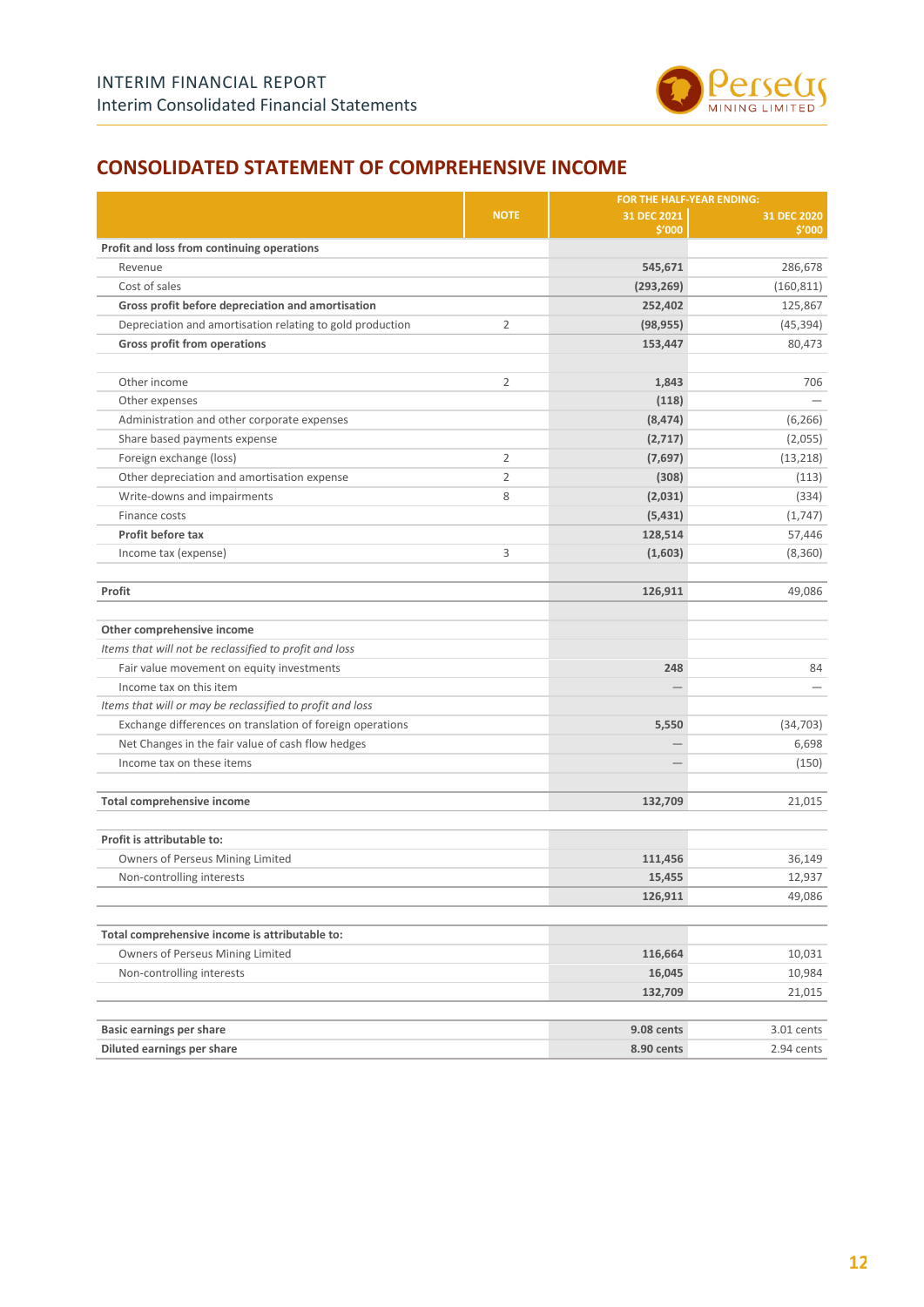

### <span id="page-12-0"></span>**CONSOLIDATED STATEMENT OF FINANCIAL POSITION**

|                                                             |                | AS AT:                |                       |
|-------------------------------------------------------------|----------------|-----------------------|-----------------------|
|                                                             | <b>NOTE</b>    | 31 DEC 2021<br>\$'000 | 30 JUN 2021<br>\$'000 |
| <b>Current assets</b>                                       |                |                       |                       |
| Cash and cash equivalents                                   |                | 268,223               | 181,545               |
| Receivables                                                 | 5              | 12,233                | 10,917                |
| Inventories                                                 | $\overline{4}$ | 148,109               | 178,540               |
| Prepayments                                                 |                | 20,553                | 24,566                |
| Income tax receivable                                       |                | 10,037                | 7,731                 |
|                                                             |                | 459,155               | 403,299               |
| Non-current assets                                          |                |                       |                       |
| Receivables                                                 | 5              | 9,113                 | 8,605                 |
| Inventories                                                 | $\overline{4}$ | 24,257                | 6,522                 |
| Equity investments                                          |                | 765                   | 797                   |
| Property, plant, and equipment                              | 6              | 377,873               | 405,707               |
| Right of use assets                                         |                | 9,859                 | 4,324                 |
| Mine properties                                             | $\overline{7}$ | 454,819               | 447,764               |
| Mineral interest acquisition and exploration expenditure    | 8              | 153,348               | 132,580               |
|                                                             |                | 1,030,034             | 1,006,299             |
| <b>Total assets</b>                                         |                | 1,489,189             | 1,409,598             |
| <b>Current liabilities</b>                                  |                |                       |                       |
| Payables and provisions                                     |                | 138,114               | 122,869               |
| Lease liabilities                                           |                | 2,547                 | 1,707                 |
|                                                             |                | 140,661               | 124,576               |
| <b>Non-current liabilities</b>                              |                |                       |                       |
| Provisions                                                  |                | 52,280                | 39,514                |
| Interest-bearing liabilities                                | 9              | 68,845                | 133,199               |
| Lease liabilities                                           |                | 3,591                 | 2,497                 |
| Deferred tax liabilities                                    |                | 50,126                | 50,713                |
|                                                             |                | 174,842               | 225,923               |
| <b>Total liabilities</b>                                    |                | 315,503               | 350,499               |
| Net assets                                                  |                | 1,173,686             | 1,059,099             |
| <b>Equity</b>                                               |                |                       |                       |
| Issued share capital                                        | 10             | 832,176               | 850,412               |
| Reserves                                                    | 10             | 39,994                | 32,007                |
| Retained earnings                                           | 10             | 260,457               | 149,001               |
| Equity attributable to the owners of Perseus Mining Limited |                | 1,132,627             | 1,031,420             |
| Non-controlling interests                                   |                | 41,059                | 27,679                |
| <b>Total equity</b>                                         |                | 1,173,686             | 1,059,099             |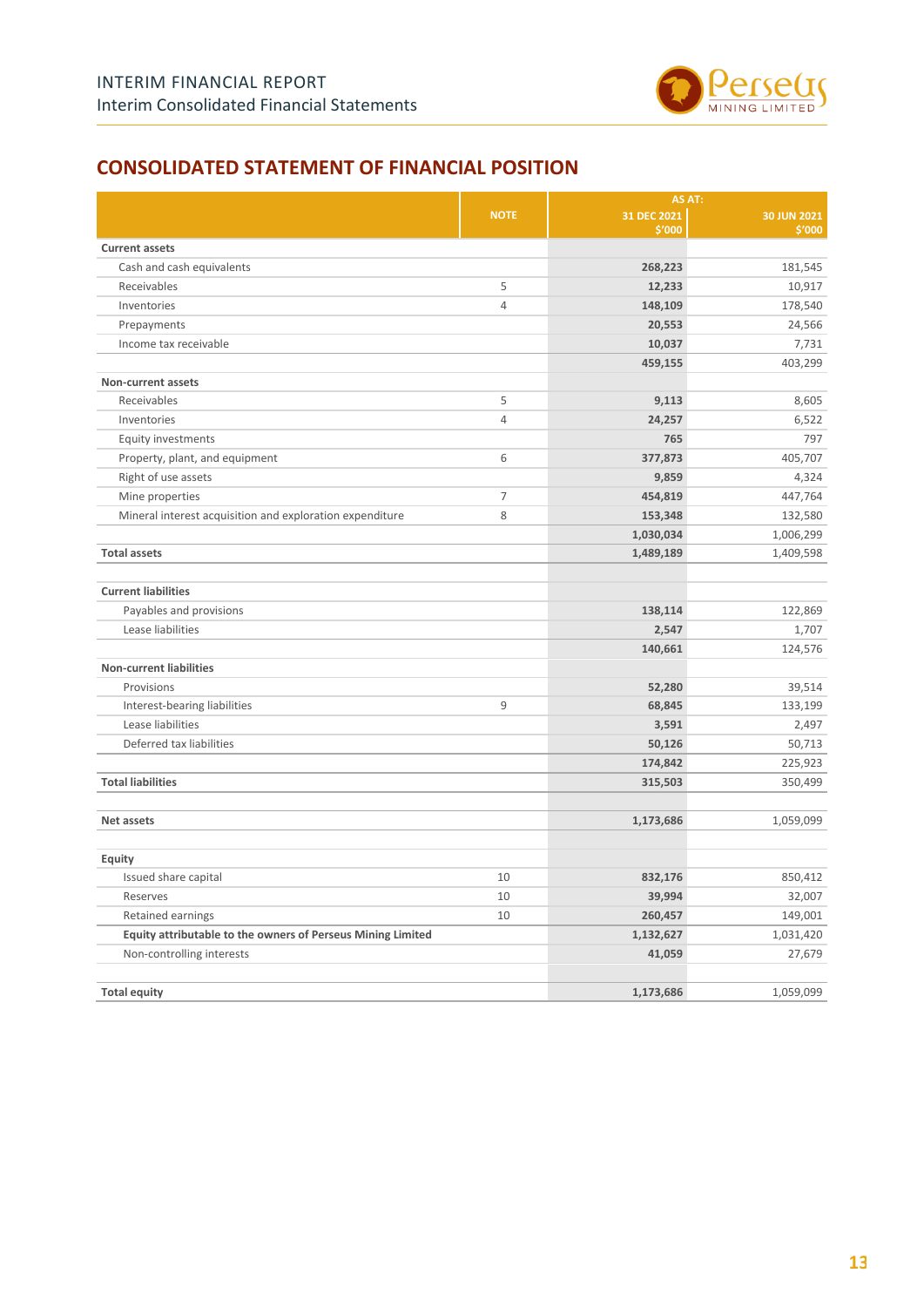

### **CONSOLIDATED STATEMENT OF CHANGES IN EQUITY**

<span id="page-13-0"></span>

|                                                      | <b>ISSUED</b>            | <b>RETAINED</b><br><b>EARNINGS/</b><br><b>(ACCUMULATED</b> | <b>SHARE-BASED</b><br><b>PAYMENTS</b> | <b>FOREIGN</b><br><b>CURRENCY</b><br><b>TRANSLATION</b> | <b>ASSET</b><br><b>REVALUATION</b> |                                 | NON-<br><b>CONTROLLING</b><br><b>INTERESTS'</b> | <b>NON-</b><br><b>CONTROLLING</b> | <b>TOTAL</b>  |
|------------------------------------------------------|--------------------------|------------------------------------------------------------|---------------------------------------|---------------------------------------------------------|------------------------------------|---------------------------------|-------------------------------------------------|-----------------------------------|---------------|
|                                                      | <b>CAPITAL</b>           | LOSSES)                                                    | <b>RESERVE</b>                        | <b>RESERVE</b>                                          | <b>RESERVE</b>                     | <b>HEDGE RESERVE</b>            | <b>RESERVE</b>                                  | <b>INTERESTS</b>                  | <b>EQUITY</b> |
|                                                      | \$'000                   | \$'000                                                     | \$'000                                | \$'000                                                  | \$'000                             | \$'000                          | \$′000                                          | \$′000                            | \$′000        |
|                                                      |                          |                                                            |                                       |                                                         |                                    |                                 |                                                 |                                   |               |
| Balances at 1 Jul 2021                               | 850,412                  | 149,001                                                    | 37,204                                | (5,995)                                                 | 1,056                              | —                               | (258)                                           | 27,679                            | 1,059,099     |
|                                                      |                          |                                                            |                                       |                                                         |                                    |                                 |                                                 |                                   |               |
| Profit for the period                                | $\overline{\phantom{m}}$ | 111,456                                                    |                                       |                                                         | $\qquad \qquad -$                  | $\overline{\phantom{0}}$        | $\qquad \qquad -$                               | 15,455                            | 126,911       |
| Other comprehensive income                           | $\overline{\phantom{m}}$ | $\overline{\phantom{0}}$                                   | $\qquad \qquad -$                     | 4,960                                                   | 248                                | $\overline{\phantom{m}}$        | $\qquad \qquad -$                               | 590                               | 5,798         |
| Total comprehensive income                           | $\overline{\phantom{0}}$ | 111,456                                                    | $\overline{\phantom{0}}$              | 4,960                                                   | 248                                |                                 | $\overline{\phantom{0}}$                        | 16,045                            | 132,709       |
|                                                      |                          |                                                            |                                       |                                                         |                                    |                                 |                                                 |                                   |               |
| Transactions with owners in their capacity as owners |                          |                                                            |                                       |                                                         |                                    |                                 |                                                 |                                   |               |
| Share-based payments                                 | $\overline{\phantom{m}}$ | $\overline{\phantom{m}}$                                   | 2,779                                 | $\overline{\phantom{m}}$                                | $\qquad \qquad -$                  | $\overline{\phantom{m}}$        | $\qquad \qquad -$                               | 93                                | 2,872         |
| Intercompany dividend                                |                          | $\overline{\phantom{0}}$                                   |                                       | $\overline{\phantom{0}}$                                | $\qquad \qquad -$                  | $\overline{\phantom{0}}$        | $\qquad \qquad -$                               | (2,758)                           | (2,758)       |
| Return of capital - note 14                          | (18, 236)                |                                                            | $\overline{\phantom{m}}$              | $\qquad \qquad$                                         | $\qquad \qquad -$                  |                                 | $\qquad \qquad -$                               | $\overline{\phantom{m}}$          | (18, 236)     |
|                                                      |                          |                                                            |                                       |                                                         |                                    |                                 |                                                 |                                   |               |
| Balances at 31 Dec 2021                              | 832,176                  | 260,457                                                    | 39,983                                | (1,035)                                                 | 1,304                              | $\overline{\phantom{m}}$        | (258)                                           | 41,059                            | 1,173,686     |
|                                                      |                          |                                                            |                                       |                                                         |                                    |                                 |                                                 |                                   |               |
| Balances at 1 Jul 2020                               | 776,564                  | 32,780                                                     | 32,042                                | 31,656                                                  | 721                                | (6, 698)                        | (258)                                           | 8,745                             | 875,552       |
|                                                      |                          |                                                            |                                       |                                                         |                                    |                                 |                                                 |                                   |               |
| Profit for the period                                | $\overline{\phantom{m}}$ | 36,149                                                     | $\overline{\phantom{m}}$              | $\overbrace{\phantom{1232211}}$                         |                                    | $\overline{\phantom{0}}$        | $\overline{\phantom{0}}$                        | 12,937                            | 49,086        |
| Other comprehensive income                           | $\qquad \qquad -$        | $\overline{\phantom{0}}$                                   | $\hspace{0.1mm}-\hspace{0.1mm}$       | (32,900)                                                | 84                                 | 6,698                           | $\qquad \qquad -$                               | (1,953)                           | (28,071)      |
| Total comprehensive income                           | $\overline{\phantom{m}}$ | 36,149                                                     | $\overline{\phantom{m}}$              | (32,900)                                                | 84                                 | 6,698                           | $\qquad \qquad -$                               | 10,984                            | 21,015        |
|                                                      |                          |                                                            |                                       |                                                         |                                    |                                 |                                                 |                                   |               |
| Transactions with owners in their capacity as owners |                          |                                                            |                                       |                                                         |                                    |                                 |                                                 |                                   |               |
| Issue of ordinary shares-Exore                       | 73,848                   | $\overline{\phantom{0}}$                                   | $\overline{\phantom{0}}$              |                                                         | $\qquad \qquad -$                  | $\overbrace{\phantom{1232211}}$ | $\hspace{0.1mm}-\hspace{0.1mm}$                 | $\overline{\phantom{0}}$          | 73,848        |
| Share-based payments                                 | $\overline{\phantom{m}}$ |                                                            | 2,406                                 | $\qquad \qquad -$                                       |                                    | $\overline{\phantom{0}}$        | $\overline{\phantom{0}}$                        | 56                                | 2,462         |
| Intercompany dividend                                |                          | $\overline{\phantom{0}}$                                   |                                       | $\overline{\phantom{0}}$                                |                                    |                                 |                                                 | (3,024)                           | (3,024)       |
|                                                      |                          |                                                            |                                       |                                                         |                                    |                                 |                                                 |                                   |               |
| Balances at 31 Dec 2020                              | 850,412                  | 68,929                                                     | 34,448                                | (1, 244)                                                | 805                                | $\qquad \qquad -$               | (258)                                           | 16,761                            | 969,853       |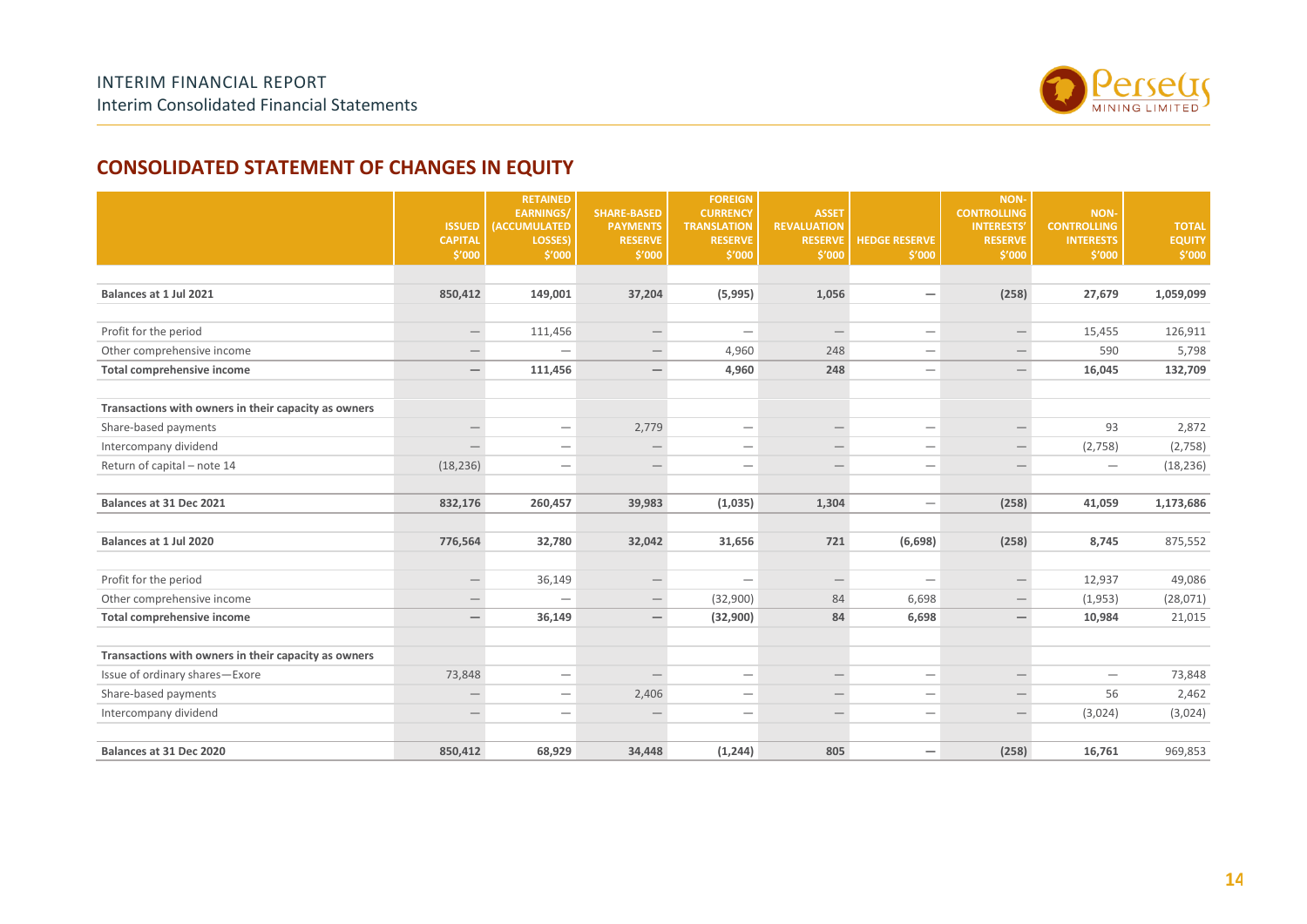

### <span id="page-14-0"></span>**CONSOLIDATED STATEMENT OF CASH FLOWS**

|                                                             |             | AS AT:                |                       |  |
|-------------------------------------------------------------|-------------|-----------------------|-----------------------|--|
|                                                             | <b>NOTE</b> | 31 DEC 2021<br>\$'000 | 31 DEC 2020<br>\$'000 |  |
| <b>Operating activities</b>                                 |             |                       |                       |  |
| Receipts in the course of operations                        |             | 545,671               | 289,287               |  |
| Payments to suppliers and employees                         |             | (294, 045)            | (167, 572)            |  |
| Income taxes paid                                           |             | (5,866)               | (18, 557)             |  |
| Interest received                                           |             | 145                   | 471                   |  |
| Net cash inflows from operating activities                  |             | 245,905               | 103,629               |  |
| <b>Investing activities</b>                                 |             |                       |                       |  |
| Payments for exploration and evaluation expenditure         |             | (25, 164)             | (10, 968)             |  |
| Payments for property, plant, and equipment                 |             | (6,822)               | (117, 676)            |  |
| Payments for mine properties                                |             | (34, 171)             | (24, 154)             |  |
| Payments for security deposits                              |             | (354)                 |                       |  |
| Proceeds on disposal of equity investments                  |             | 230                   | 205                   |  |
| Cash acquired in the Exore transaction                      |             |                       | 1,965                 |  |
| Net cash used in investing activities                       |             | (66, 281)             | (150, 628)            |  |
| <b>Financing activities</b>                                 |             |                       |                       |  |
| Return of capital payment                                   |             | (18, 236)             |                       |  |
| Repayment of borrowings                                     |             | (68, 322)             | (27, 653)             |  |
| Borrowing costs                                             |             | (4, 470)              | (7,644)               |  |
| Dividends paid to non-controlling interests                 |             | (2,747)               | (2, 290)              |  |
| Net cash used in financing activities                       |             | (93, 775)             | (37, 587)             |  |
| Net increase/(decrease) in cash held                        |             | 85,849                | (84, 586)             |  |
| Cash and cash equivalents at the beginning of the period    |             | 181,545               | 218,166               |  |
| Effect of exchange rate changes on foreign-denominated cash |             | 829                   | (13,049)              |  |
| Cash and cash equivalents at the end of the period          |             | 268,223               | 120,531               |  |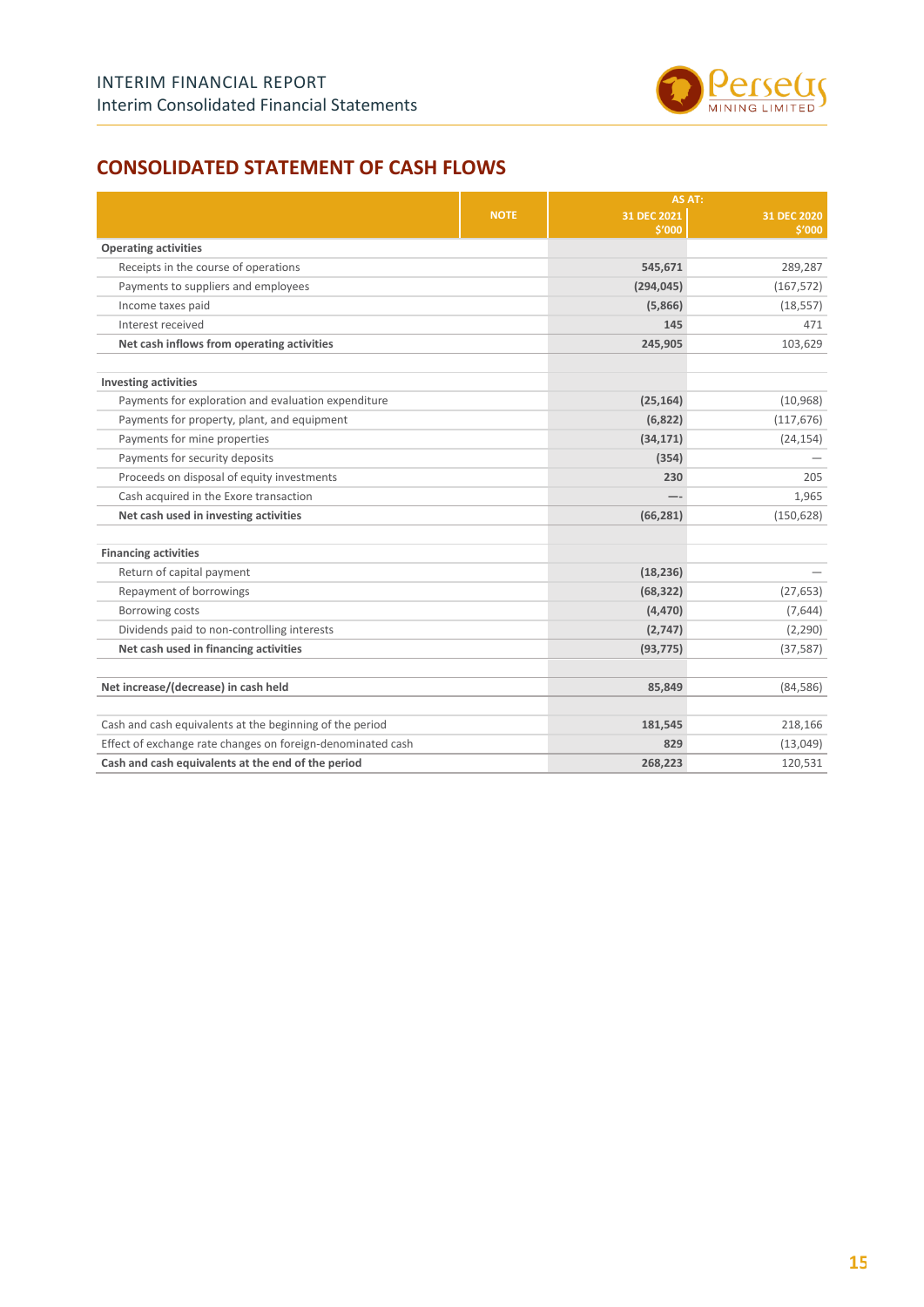

## <span id="page-15-0"></span>**NOTES TO THE CONSOLIDATED FINANCIAL STATEMENTS**

### **ABOUT THIS REPORT**

The interim financial statements are for the consolidated entity consisting of Perseus Mining Limited and its subsidiaries (the "group" or the "consolidated entity"). Perseus Mining Limited is a listed for-profit public company, incorporated and domiciled in Australia. During the period ended 31 December 2021, the consolidated entity conducted operations in Australia, Ghana and Côte d'Ivoire.

These consolidated interim financial statements of the consolidated entity for the period ended 31 December 2021 are general purpose condensed financial statements prepared in accordance with the requirements of the Australian Corporations Act 2001 (Cth) and AASB 134 'Interim Financial Reporting'.

The consolidated interim financial statements are presented in Australian dollars, which is Perseus Mining Limited's functional and presentation currency. These consolidated interim financial statements are rounded to the nearest thousand dollars (\$'000), unless otherwise indicated.

These condensed interim financial statements do not include full disclosures of the type normally included in an annual financial report. Therefore, it cannot be expected to provide as full an understanding of the financial performance, financial position and cash flows of the group as in the annual financial report. It is recommended that these interim financial statements be read in conjunction with the annual financial report for the year ended 30 June 2021, and any public announcements made by the group during the period in accordance with continuous disclosure requirements arising under the Corporations Act 2001.

#### **NEW AND AMENDED STANDARDS ADOPTED BY THE GROUP**

Several new or amended standards became applicable for the current reporting period. The group did not have to change its accounting policies or make retrospective adjustments as a result of adopting these standards. Therefore, the accounting policies adopted are consistent with those of the previous financial year and corresponding interim reporting period.

#### **SIGNIFICANT ESTIMATES AND JUDGEMENTS**

The preparation of financial statements requires the use of certain critical accounting estimates. It also requires management to exercise its judgement in the process of applying the group's accounting policies. Estimates and judgements are continually evaluated and are based on historical experience and other factors, including the expectations of future events that may have a financial impact on the consolidated entity and that are believed to be reasonable under the circumstances. The group makes estimates and assumptions concerning the future. The resulting accounting will, by definition, seldom equal the actual results. The areas involving a higher degree of judgement or complexity, or areas where assumptions and estimates are significant to the financial statements, were disclosed throughout the notes of the Annual Report and because no significant change has occurred since then, these are not repeated in this report. Information about these can be found in the following Notes to the Financial Statements in the Annual Report:

|                                                        | <b>NOTE IN THE ANNUAL</b><br><b>FINANCIAL STATEMENTS</b> |
|--------------------------------------------------------|----------------------------------------------------------|
| Impairment                                             | 2,10                                                     |
| Unit-of-production method of depreciation/amortisation | 2,9                                                      |
| Deferred stripping expenditure                         |                                                          |
| Income tax                                             |                                                          |
| Inventory                                              |                                                          |
| Reserves and resources                                 | 9                                                        |
| Restoration and rehabilitation provision               | 11                                                       |
| Share-based payments                                   | 22                                                       |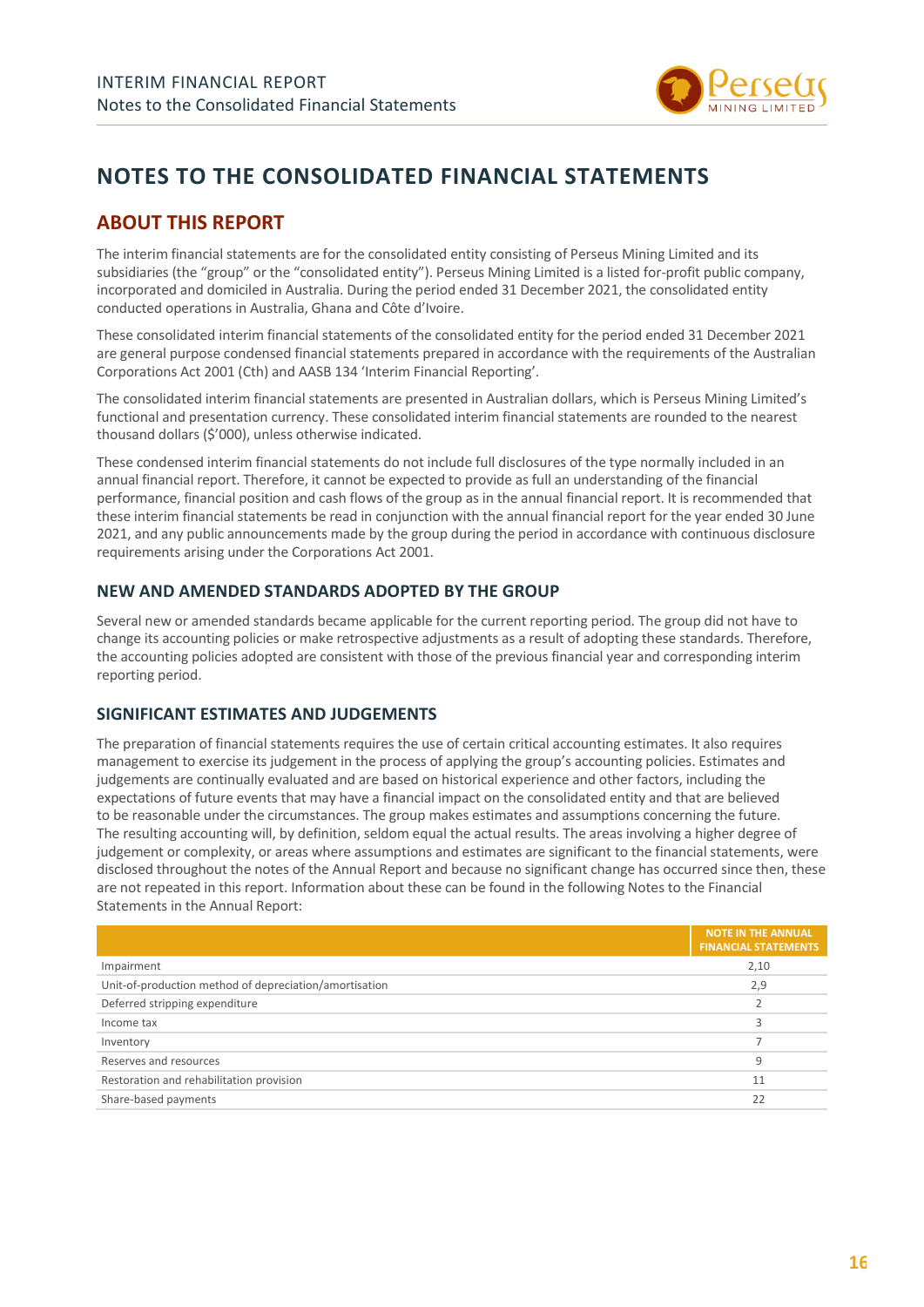

### **1. SEGMENT INFORMATION**

#### **(A) DESCRIPTION OF SEGMENTS**

Management has determined the operating segments based on the reports reviewed by the executive management team and board of directors that are used to make strategic decisions.

The Group primarily reports based on a business segment basis as its risks and rates of return are affected predominantly by differences in the various business segments in which it operates, and this is the format of the information provided to the executive management team and board of directors.

The group operated principally in four segments in 2021 being Edikan, Sissingué, Yaouré and Corporate / Other. The segment information is prepared in conformity with the group's accounting policies.

The group comprises the following main segments:

- Edikan Mining, mineral exploration, evaluation, and development activities.
- Sissingué Mining, mineral exploration, evaluation, and development activities.
- Yaouré Mining, mineral exploration, evaluation, and development activities.
- Corporate/other Investing activities, corporate management, and inter-segment eliminations.

Revenue is derived from two external customers arising from the sale of gold bullion reported under the Edikan, Sissingué and Yaouré reporting segments.

#### **(B) SEGMENT REPORTING**

Operating segments are reported in a manner consistent with the internal reporting provided to the chief operating decision maker. The chief operating decision maker, who is responsible for allocating resources and assessing performance of the operating segments, has been identified as the executive management team and board of directors of the parent entity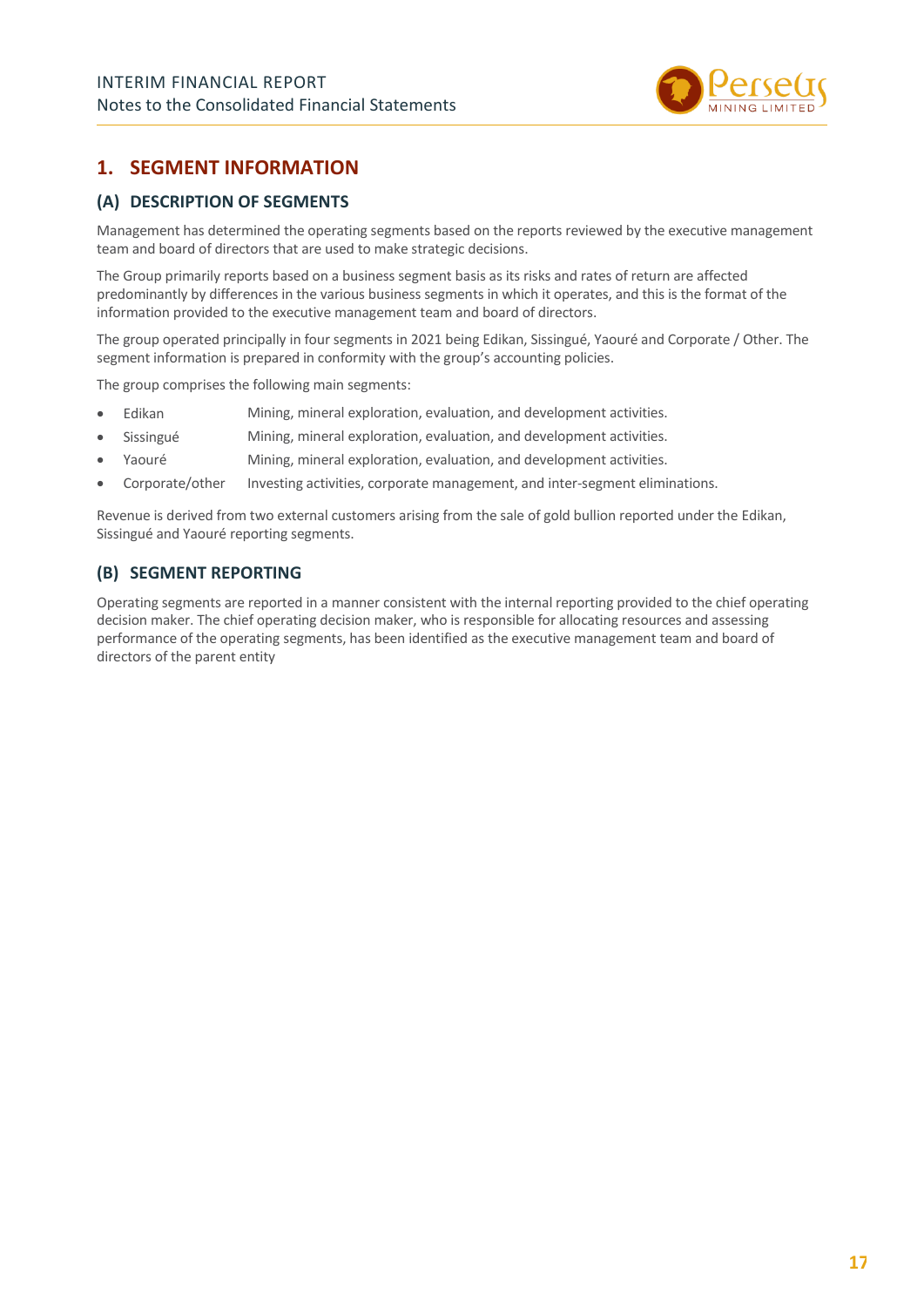

#### **(C) SEGMENT INFORMATION PROVIDED TO THE EXECUTIVE MANAGEMENT TEAM AND BOARD OF DIRECTORS**

| <b>PROFIT AND LOSS</b>                | <b>EDIKAN</b>  |                |                | <b>SISSINGUÉ</b><br><b>YAOURÉ</b> |                | <b>CORPORATE/OTHER</b>          |                |                | <b>CONSOLIDATED</b> |                |
|---------------------------------------|----------------|----------------|----------------|-----------------------------------|----------------|---------------------------------|----------------|----------------|---------------------|----------------|
| FOR THE HALF-YEAR ENDING 31 DEC:      | 2021<br>\$'000 | 2020<br>\$′000 | 2021<br>\$′000 | 2020<br>\$′000                    | 2021<br>\$′000 | 2020<br>\$′000                  | 2021<br>\$′000 | 2020<br>\$′000 | 2021<br>\$′000      | 2020<br>\$′000 |
| Revenue                               | 139,649        | 178,252        | 78,424         | 108,426                           | 327,598        | —                               |                |                | 545,671             | 286,678        |
| Other income                          | 145            | 183            |                | 222                               |                | —                               | 1,698          | 301            | 1,843               | 706            |
| <b>Total revenue and other income</b> | 139,794        | 178,435        | 78,424         | 108,648                           | 327,598        | —                               | 1,698          | 301            | 547,514             | 287,384        |
|                                       |                |                |                |                                   |                |                                 |                |                |                     |                |
| Profit/(loss) before tax              | (3,699)        | 23,431         | 9,117          | 63,847                            | 143,539        | 24,913                          | (20, 443)      | (54, 745)      | 128,514             | 57,446         |
| Income tax                            | 1,943          | (8,360)        |                |                                   |                |                                 | (3, 546)       |                | (1,603)             | (8,360)        |
| Profit after tax                      | (1,756)        | 15,071         | 9,117          | 63,847                            | 143,539        | 24,913                          | (23,989)       | (54, 745)      | 126,911             | 49,086         |
|                                       |                |                |                |                                   |                |                                 |                |                |                     |                |
| Included in segment results are:      |                |                |                |                                   |                |                                 |                |                |                     |                |
| Impairments and write-offs            | (2)            | (334)          |                |                                   |                | —                               | (2,029)        |                | (2,031)             | (334)          |
| Depreciation and amortisation         | (22, 247)      | (16, 207)      | (17, 662)      | (28, 672)                         | (48, 965)      | $\hspace{0.1mm}-\hspace{0.1mm}$ | (10, 389)      | (628)          | (99, 263)           | (45, 507)      |
| Share-based payments                  | (360)          | (395)          | (145)          | (416)                             | (108)          | —                               | (2, 104)       | (1,244)        | (2,717)             | (2,055)        |
| Foreign exchange gains/(losses)       | 2,202          | 757            | (318)          | 9,882                             | (11, 733)      | 24,913                          | 2,152          | (48, 770)      | (7,697)             | (13, 218)      |

| <b>ASSETS AND LIABILITIES</b><br>AS AT: | <b>EDIKAN</b>         |                        | <b>SISSINGUÉ</b>      |                        | <b>YAOURÉ</b>         |                        | <b>CORPORATE/OTHER</b> |                        | <b>CONSOLIDATED</b>             |                        |
|-----------------------------------------|-----------------------|------------------------|-----------------------|------------------------|-----------------------|------------------------|------------------------|------------------------|---------------------------------|------------------------|
|                                         | 31 DEC 2021<br>\$′000 | 30 JUNE 2021<br>\$′000 | 31 DEC 2021<br>\$′000 | 30 JUNE 2021<br>\$′000 | 31 DEC 2021<br>\$′000 | 30 JUNE 2021<br>\$′000 | 31 DEC 2021<br>\$'000  | 30 JUNE 2021<br>\$′000 | 31 DEC 2021<br>\$′000           | 30 JUNE 2021<br>\$′000 |
| <b>Total segment assets</b>             | 411,805               | 416,782                | 233,621               | 264,978                | 602,159               | 646,473                | 241,604                | 81,365                 | 1,489,189                       | 1,409,598              |
|                                         |                       |                        |                       |                        |                       |                        |                        |                        |                                 |                        |
| Included in segment assets are:         |                       |                        |                       |                        |                       |                        |                        |                        |                                 |                        |
| Additions to non-current assets         | 38,400                | 52,894                 | 3,164                 | 91,358                 | 42,888                | 170,461                | 4,952                  | 230                    | 89,404                          | 314,943                |
| Of which: Exore acquisition             |                       |                        |                       | 73,079                 |                       |                        |                        |                        | $\hspace{0.1mm}-\hspace{0.1mm}$ | 73,079                 |
|                                         |                       |                        |                       |                        |                       |                        |                        |                        |                                 |                        |
| <b>Total segment liabilities</b>        | 129,907               | 122,143                | 36,638                | 41,834                 | 82,529                | 54,297                 | 66,429                 | 132,225                | 315,503                         | 350,499                |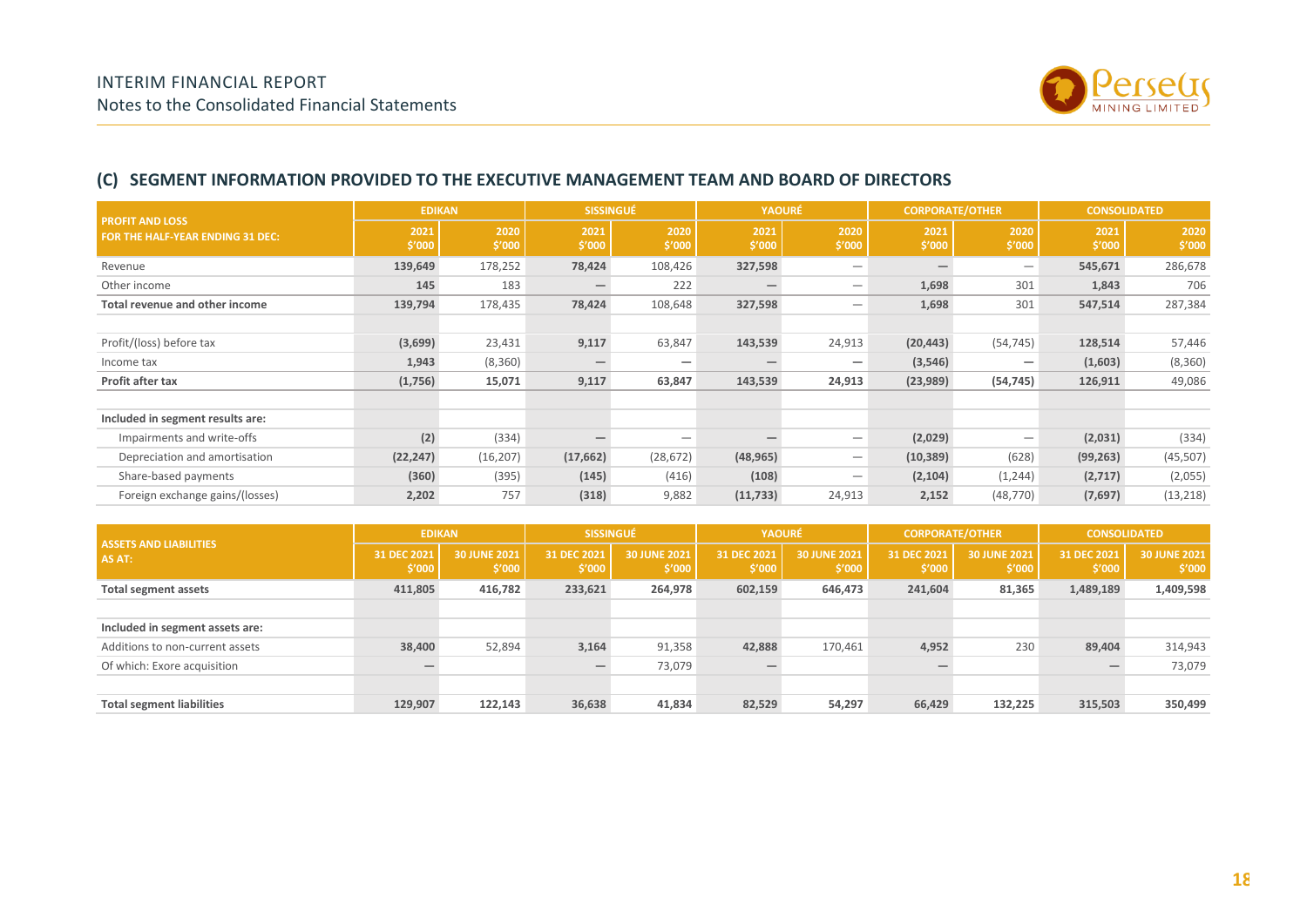

### **2. OTHER INCOME/EXPENSES**

|                                                                 |             | <b>FOR THE HALF-YEAR ENDING:</b> |  |  |
|-----------------------------------------------------------------|-------------|----------------------------------|--|--|
|                                                                 | 31 DEC 2021 | 31 DEC 2020                      |  |  |
|                                                                 | \$′000      | \$′000                           |  |  |
| Foreign exchange (losses)/gains:                                |             |                                  |  |  |
| on translation of intercompany loans                            | (578)       | (29, 336)                        |  |  |
| on other translations                                           | (7, 119)    | 16,118                           |  |  |
|                                                                 | (7,697)     | (13, 218)                        |  |  |
| Changes in inventories:                                         |             |                                  |  |  |
| due to (decrease) in net realisable value                       | (4, 481)    | (5, 145)                         |  |  |
|                                                                 |             |                                  |  |  |
| Interest and finance charges                                    | (5,431)     | (1,747)                          |  |  |
|                                                                 |             |                                  |  |  |
| Other income                                                    | 1,843       | 706                              |  |  |
|                                                                 |             |                                  |  |  |
| Depreciation and amortisation                                   |             |                                  |  |  |
| Amortisation of deferred stripping asset                        | (20, 502)   | (4,892)                          |  |  |
| Other depreciation and amortisation relating to gold production | (78, 453)   | (40, 502)                        |  |  |
| Other depreciation and amortisation                             | (308)       | (113)                            |  |  |
|                                                                 | (99, 263)   | (45, 507)                        |  |  |

### **3. INCOME TAX**

The income tax expense recognised of \$1.6 million (31 Dec 2020: \$8.4 million) relates to withholding taxes and the tax expense or benefit relating to the profits or losses of the taxpaying entities.

### **4. INVENTORIES**

|                                         | 31 DEC 2021<br>\$′000 | 30 JUN 2021<br>\$′000 |
|-----------------------------------------|-----------------------|-----------------------|
| Current                                 |                       |                       |
| Ore stockpiles-at cost                  | 10,938                | 41,843                |
| Ore stockpiles-at net realisable value  | 34,228                | 49,803                |
| Gold in circuit-at cost                 | 8,741                 | 7,402                 |
| Gold in circuit-at net realisable value | 10,269                | 5,959                 |
| Bullion on hand-at cost                 | 11,115                | 6,847                 |
| Bullion on hand-at net realisable value | 5,387                 | 13,124                |
| Materials and supplies                  | 67,431                | 53,562                |
|                                         | 148,109               | 178,540               |
| Non-current                             |                       |                       |
| Ore stockpiles-at cost                  | 14,662                |                       |
| Ore stockpiles-at net realisable value  | 9,595                 | 6,522                 |
|                                         | 24,257                | 6,522                 |

Refer to Note 2 for the changes in inventory due to changes in net realisable value. Included in the "Materials and supplies" amount is an increase to the provision for slow and obsolete stock at Edikan of \$0.4m to \$2.4m (30 June 2020: \$1.9m). The increase in non-current stockpiles represents the increase in Yaouré tonnes on hand at 31 December 2021. These tonnes are not expected to be processed within 12 months due to the high grades that are forecast to be mined and processed.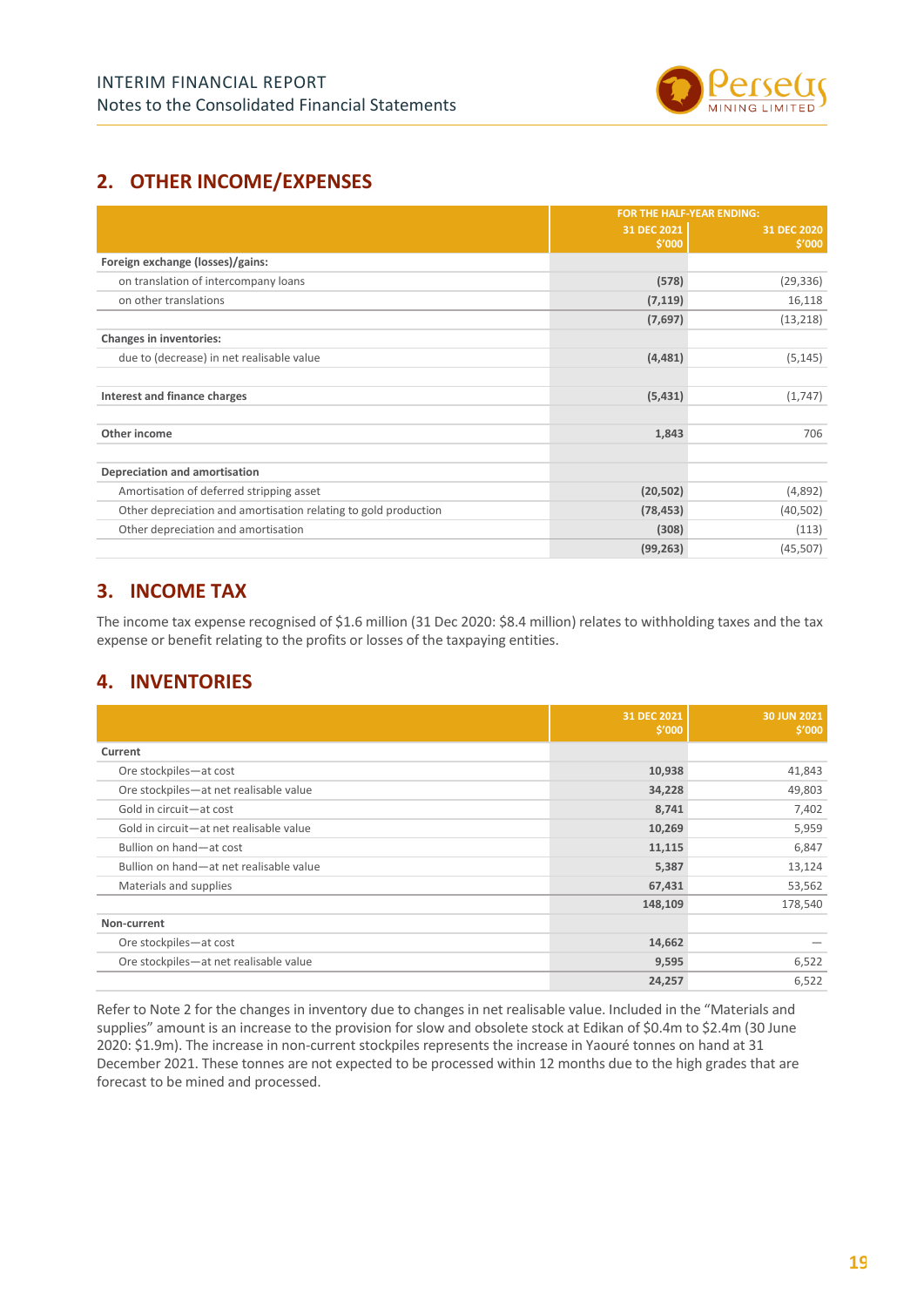

### **5. RECEIVABLES**

|                          | 31 DEC 2021<br>\$′000 | 30 JUN 2021<br>\$′000 |
|--------------------------|-----------------------|-----------------------|
| Current                  |                       |                       |
| <b>Trade Debtors</b>     | 1,227                 | 1,263                 |
| Sundry debtors           | 5,847                 | 6,911                 |
| <b>Other Receivables</b> | 5,159                 | 2,743                 |
|                          | 12,233                | 10,917                |
| Non-current              |                       |                       |
| Security deposits        | 9,113                 | 8,605                 |
|                          | 9,113                 | 8,605                 |

Sundry and trade debtors are non-interest bearing and generally on 30-day terms. Other Receivable relates primarily to the net VAT receivable due from the Ghana Revenue Authority. GHS25.2 million (approximately USD4.3 million, or A\$5.8 million) was received during the period.

### **6. PROPERTY, PLANT, AND EQUIPMENT**

|                                             | FOR THE PERIOD ENDING: |                       |  |
|---------------------------------------------|------------------------|-----------------------|--|
|                                             | 31 DEC 2021<br>5'000   | 30 JUN 2021<br>\$'000 |  |
| Plant and equipment-at cost                 | 658,788                | 644,750               |  |
| Accumulated depreciation                    |                        |                       |  |
|                                             | (316, 012)             | (272, 604)            |  |
|                                             | 342,776                | 372,146               |  |
| Reconciliation of plant and equipment       |                        |                       |  |
| Balance at the beginning of the period      | 372,146                | 126,307               |  |
| Additions                                   | 10,142                 | 862                   |  |
| Transferred from assets under construction  | 1,739                  | 291,239               |  |
| Depreciation                                | (39, 181)              | (47,056)              |  |
| <b>Disposals</b>                            |                        | (34)                  |  |
| Translation difference movement             | (2,070)                | 828                   |  |
| Carrying amount at the end of the period    | 342,776                | 372,146               |  |
|                                             |                        |                       |  |
| Assets under construction-at cost           | 35,097                 | 33,561                |  |
|                                             |                        |                       |  |
| Reconciliation of assets under construction |                        |                       |  |
| Balance at the beginning of the period      | 33,561                 | 503,863               |  |
| <b>Additions</b>                            | 6,475                  | 162,088               |  |
| Transfers to plant and equipment            | (1,739)                | (291, 239)            |  |
| Transfers to Mine properties                | (3, 565)               | (278, 495)            |  |
| Transferred to exploration                  |                        | (4, 503)              |  |
| Written off                                 |                        |                       |  |
| Translation difference movement             | 365                    | (58, 153)             |  |
| Carrying amount at the end of the period    | 35,097                 | 33,561                |  |
| Total Property, plant and equipment         | 377,873                | 405,707               |  |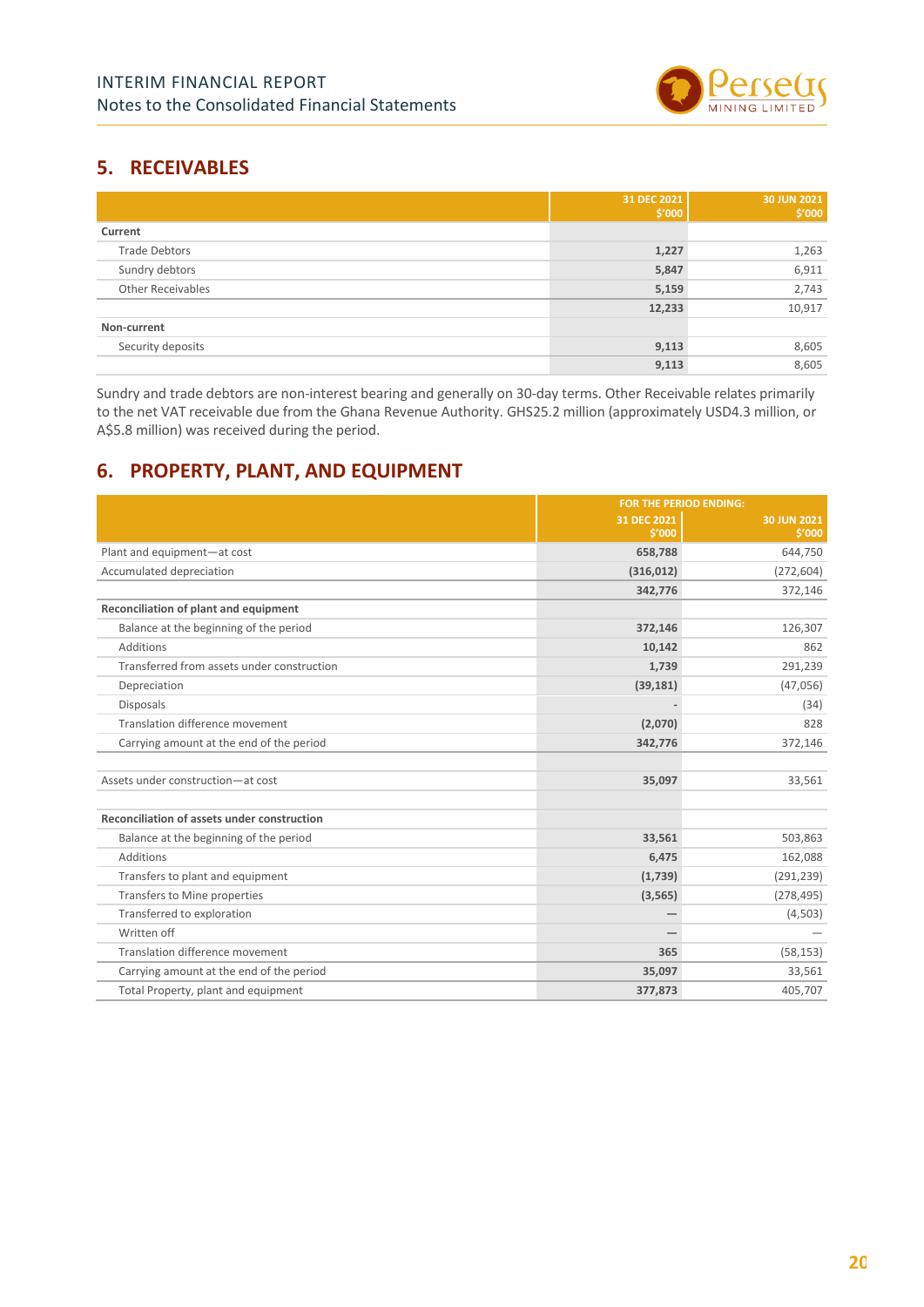

### **7. MINE PROPERTIES**

|                                          | <b>FOR THE PERIOD ENDING:</b> |                       |  |  |
|------------------------------------------|-------------------------------|-----------------------|--|--|
|                                          | 31 DEC 2021<br>\$′000         | 30 JUN 2021<br>\$′000 |  |  |
| Mine properties-at cost                  | 830,622                       | 961,690               |  |  |
| Accumulated depreciation                 | (375, 803)                    | (513, 926)            |  |  |
|                                          | 454,819                       | 447,764               |  |  |
| <b>Reconciliation of mine properties</b> |                               |                       |  |  |
| Balance at the beginning of the period   | 447,764                       | 202,400               |  |  |
| Additions                                | 48,903                        | 44,425                |  |  |
| Transfer from assets under construction  | 3,565                         | 278,495               |  |  |
| Amortisation                             | (53, 134)                     | (57,092)              |  |  |
| Translation difference movement          | 7,721                         | (20, 464)             |  |  |
| Carrying amount at the end of the period | 454,819                       | 447.764               |  |  |

### **8. MINERAL INTEREST ACQUISITION AND EXPLORATION EXPENDITURE**

|                                                                            | <b>FOR THE PERIOD ENDING:</b> |                       |  |
|----------------------------------------------------------------------------|-------------------------------|-----------------------|--|
|                                                                            | 31 DEC 2021<br>\$′000         | 30 JUN 2021<br>\$′000 |  |
| Mineral interest acquisition and exploration expenditure-at cost           | 153,348                       | 132,580               |  |
|                                                                            |                               |                       |  |
| Reconciliation of mineral interest acquisition and exploration expenditure |                               |                       |  |
| Balance at the beginning of the period                                     | 132,580                       | 33,513                |  |
| Additions-Exore acquisition                                                |                               | 72,827                |  |
| Additions-Other                                                            | 24,135                        | 33,046                |  |
| Transferred from assets under construction                                 |                               | 4,503                 |  |
| Written off                                                                | (2,031)                       | (6,822)               |  |
| Translation difference movement                                            | (1, 336)                      | (4, 487)              |  |
| Carrying amount at the end of the period                                   | 153,348                       | 132,580               |  |

The expenditure above relates principally to exploration and evaluation activities. The ultimate recoupment of this expenditure is dependent upon successful development and commercial exploitation, or alternatively, sale of the respective areas of interest.

### **9. INTEREST-BEARING LIABILITIES**

|                                                     | <b>FOR THE PERIOD ENDING:</b> |                       |  |
|-----------------------------------------------------|-------------------------------|-----------------------|--|
|                                                     | 31 DEC 2021<br>\$′000         | 30 JUN 2021<br>\$′000 |  |
| Revolving cash advance facility-current portion     |                               |                       |  |
| Revolving cash advance facility-non-current portion | 68,845                        | 133,199               |  |
|                                                     | 68,845                        | 133,199               |  |
| Reconciliation of interest-bearing liabilities      |                               |                       |  |
| Balance at the beginning of the period              | 133,199                       | 217,667               |  |
| Additional drawdowns                                |                               |                       |  |
| Interest expense                                    | 4,552                         | 8,352                 |  |
| Repayments made                                     | (72, 874)                     | (74, 517)             |  |
| Translation difference movement                     | 3,968                         | (18, 303)             |  |
| Carrying amount at the end of the period            | 68,845                        | 133,199               |  |

#### **ASSETS PLEDGED AS SECURITY**

The revolving corporate cash advance facility (Corporate Facility) is secured over the following assets:

- all of the assets of Perseus Mining Limited and Occidental Gold Pty Ltd;
- Kojina Resources Ltd's shares held in Perseus Mining (Ghana) Limited ("PMGL");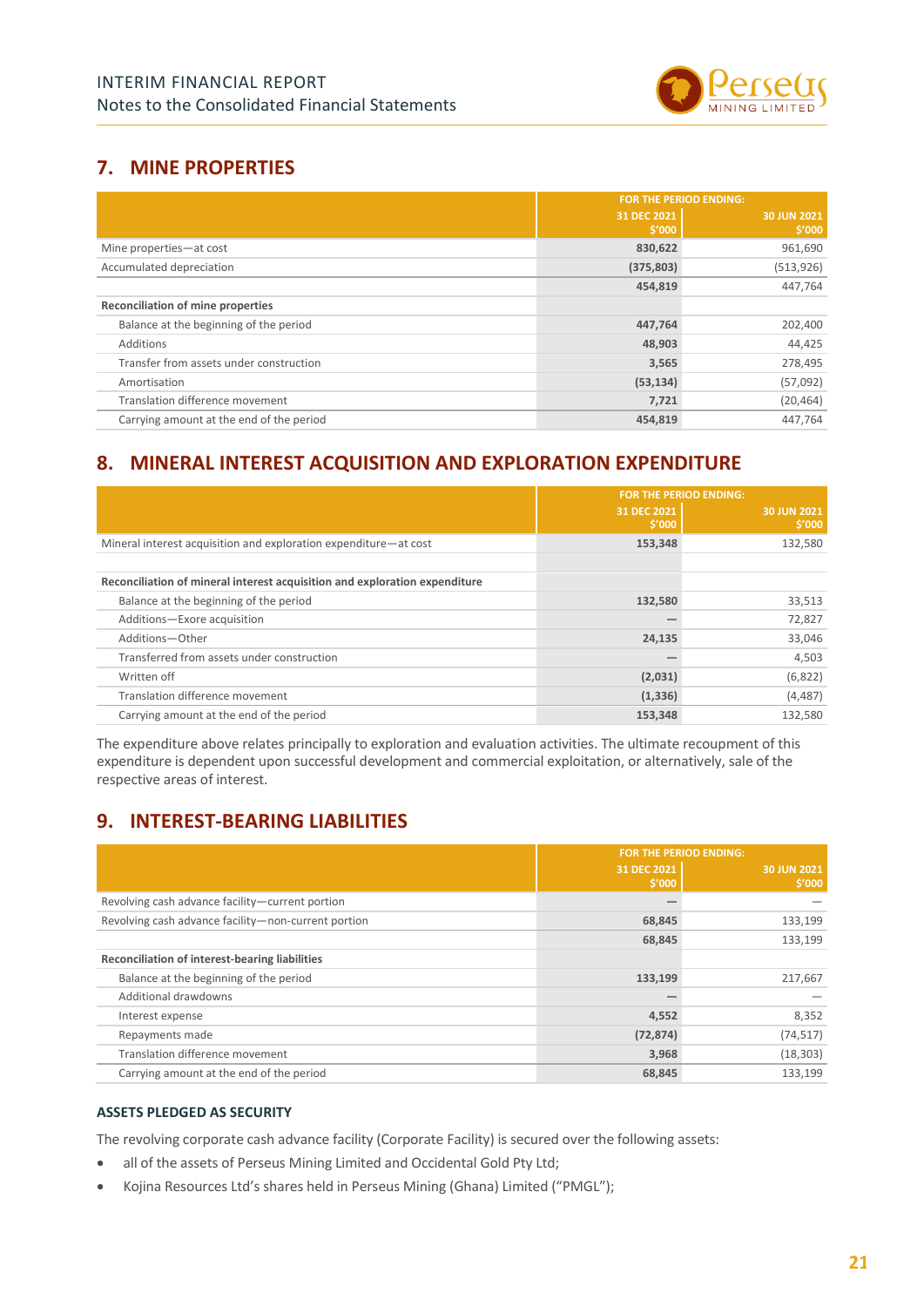

- all assets of Amara Mining Limited, Amara Mining (Côte d'Ivoire) Ltd and Perseus Côte d'Ivoire Limited; and
- refining agreements of PMGL, Perseus Mining Côte d'Ivoire S.A. ("PMCI") and Perseus Mining Yaouré S.A. ("PMY").

### **10. ISSUED CAPITAL AND RESERVES**

#### **(A) ISSUED AND PAID-UP SHARE CAPITAL**

|                                                              | FOR THE HALF-YEAR ENDING 31 DEC: |                |                       |                       |  |
|--------------------------------------------------------------|----------------------------------|----------------|-----------------------|-----------------------|--|
|                                                              | 2021<br>\$′000                   | 2020<br>\$′000 | 2021<br><b>NUMBER</b> | 2020<br><b>NUMBER</b> |  |
| Balance at the start of the period                           | 850,412                          | 776.564        | 1,226,456,870         | 1,168,055,480         |  |
| Issued pursuant to the exercise of vested performance rights |                                  |                | 662,700               | 10,203,017            |  |
| Issued pursuant to the acquisition of Exore Resources        |                                  | 73.848         |                       | 47,789,272            |  |
| Return of capital payment                                    | (18, 236)                        |                |                       |                       |  |
| Balance at the end of the period                             | 832,176                          | 850.412        | 1,227,119,570         | 1,226,047,769         |  |

The weighted average number of shares on issue during the period was 1,226,999,113.

#### **(B) PERFORMANCE RIGHTS**

Performance rights have been granted, exercised, and forfeited as follows:

| <b>GRANT</b><br><b>DATE</b>                   | <b>VESTING</b><br><b>DATE</b>                    | <b>EXPIRY</b><br><b>DATE</b> | <b>BALANCE AT</b><br><b>START OF</b><br><b>PERIOD</b><br><b>NUMBER</b> | <b>GRANTED</b><br><b>DURING</b><br><b>THE PERIOD</b><br><b>NUMBER</b> | <b>EXERCISED</b><br><b>DURING THE</b><br><b>PERIOD</b><br><b>NUMBER</b> | <b>FORFEITED</b><br><b>DURING</b><br><b>THE PERIOD</b><br><b>NUMBER</b> | <b>BALANCE AT</b><br><b>END OF THE</b><br><b>PERIOD</b><br><b>NUMBER</b> | <b>VESTED AND</b><br><b>EXERCISE-</b><br><b>ABLE AT END</b><br><b>OF PERIOD</b><br><b>NUMBER</b> |
|-----------------------------------------------|--------------------------------------------------|------------------------------|------------------------------------------------------------------------|-----------------------------------------------------------------------|-------------------------------------------------------------------------|-------------------------------------------------------------------------|--------------------------------------------------------------------------|--------------------------------------------------------------------------------------------------|
|                                               | Issued to Directors-Long-Term Incentives         |                              |                                                                        |                                                                       |                                                                         |                                                                         |                                                                          |                                                                                                  |
| 28-Nov-18                                     | 31-Dec-21                                        | 28-Nov-25                    | 333,333                                                                |                                                                       |                                                                         |                                                                         | 333,333                                                                  | 333,333                                                                                          |
| 29-Nov-19                                     | 30-Jun-22                                        | 29-Nov-26                    | 1,346,500                                                              |                                                                       |                                                                         |                                                                         | 1,346,500                                                                |                                                                                                  |
| 26-Nov-20                                     | 30-Jun-23                                        | 26-Nov-27                    | 632,960                                                                |                                                                       |                                                                         |                                                                         | 632,960                                                                  |                                                                                                  |
| 25-Nov-21                                     | 30-Jun-24                                        | 25-Nov-28                    |                                                                        | 531,619                                                               |                                                                         |                                                                         | 531,619                                                                  |                                                                                                  |
|                                               | <b>Issued to Directors-Short-Term Incentives</b> |                              |                                                                        |                                                                       |                                                                         |                                                                         |                                                                          |                                                                                                  |
| 26-Nov-20                                     | 30-Jun-21                                        | 26-Nov-27                    | 65,448                                                                 |                                                                       | 65,448                                                                  |                                                                         |                                                                          |                                                                                                  |
| 25-Nov-21                                     | 30-Jun-22                                        | 25-Nov-28                    |                                                                        | 127,076                                                               |                                                                         |                                                                         | 127,076                                                                  |                                                                                                  |
|                                               | Issued to Others-Long-Term Incentives            |                              |                                                                        |                                                                       |                                                                         |                                                                         |                                                                          |                                                                                                  |
| $3-Aug-17$                                    | 30-Jun-20                                        | 3-Aug-24                     | 775,000                                                                |                                                                       | 475,000                                                                 |                                                                         | 300,000                                                                  | 300,000                                                                                          |
| 7-May-19                                      | 31-Dec-21                                        | 7-May-26                     | 4,408,333                                                              |                                                                       |                                                                         | 200,000                                                                 | 4,208,333                                                                | 4,208,333                                                                                        |
| 27-Jun-19                                     | 31-Dec-21                                        | 27-Jun-26                    | 4,200,000                                                              |                                                                       | $\overline{\phantom{0}}$                                                | 475,000                                                                 | 3,725,000                                                                | 3,725,000                                                                                        |
| 26-Sep-19                                     | 30-Jun-22                                        | 26-Sep-26                    | 7,614,500                                                              | —                                                                     | —                                                                       | 185,500                                                                 | 7,429,000                                                                |                                                                                                  |
| 26-Aug-20                                     | 30-Jun-23                                        | 26-Aug-27                    | 3,445,167                                                              |                                                                       | $\qquad \qquad$                                                         | 150,000                                                                 | 3,295,167                                                                |                                                                                                  |
| 14-Apr-21                                     | 30-Jun-23                                        | 14-Apr-28                    | 1,000,000                                                              |                                                                       |                                                                         |                                                                         | 1,000,000                                                                |                                                                                                  |
| 25-Aug-21                                     | 30-Jun-24                                        | 25-Aug-28                    |                                                                        | 3,823,455                                                             |                                                                         |                                                                         | 3,823,455                                                                |                                                                                                  |
| <b>Issued to Others-Short-Term Incentives</b> |                                                  |                              |                                                                        |                                                                       |                                                                         |                                                                         |                                                                          |                                                                                                  |
| 29-Jul-20                                     | 30-Jun-21                                        | 29-Jul-27                    | 195,132                                                                |                                                                       | 122,252                                                                 |                                                                         | 72,880                                                                   | 72,880                                                                                           |
| 25-Aug-21                                     | 30-Jun-22                                        | 25-Aug-28                    | $\qquad \qquad$                                                        | 425,069                                                               |                                                                         | $\overline{\phantom{0}}$                                                | 425,069                                                                  |                                                                                                  |
|                                               |                                                  |                              | 24,016,373                                                             | 4,907,219                                                             | 662,700                                                                 | 1,010,500                                                               | 27,250,392                                                               | 8,639,546                                                                                        |

#### **(C) ORDINARY SHARES**

Ordinary shares entitle the holder to participate in dividends as declared and, in the event of winding up of the company, to participate in the proceeds from the sale of all surplus assets in proportion to the number of and amounts paid up on shares held. Ordinary shares entitle their holder to one vote, either in person or by proxy, at a meeting of the company.

#### **(D) NATURE AND PURPOSE OF RESERVES**

A summary of the transactions impacting each reserve has been disclosed in the statement of changes in equity.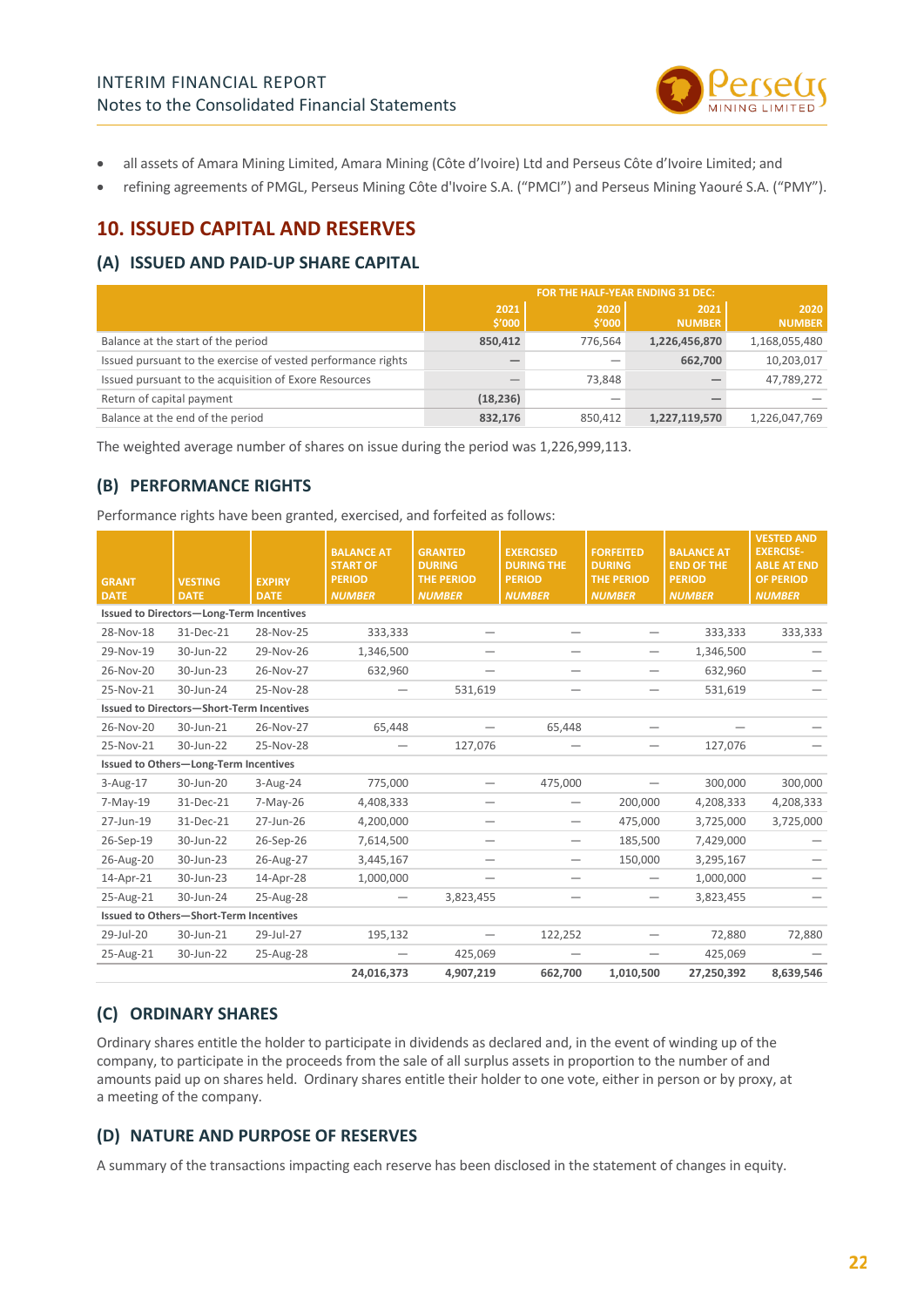

#### **SHARE-BASED PAYMENT RESERVE**

The share-based payments reserve is used to record performance rights issued but not exercised.

#### **FOREIGN CURRENCY TRANSLATION RESERVE**

The foreign currency translation reserve comprises all foreign exchange differences arising from the translation of the financial statements of foreign operations where their functional currency is different to the presentation currency of the reporting entity along with Perseus's share of the movement in its associate's foreign currency translation reserve.

#### **NON-CONTROLLING INTEREST'S RESERVE**

The non-controlling interest's reserve records the difference between the fair value of the amount by which the noncontrolling interests were adjusted to record their initial relative interest and the consideration paid.

#### **ASSET REVALUATION RESERVE**

The asset revaluation reserve is used to record the revaluation of the investment in Manas Resources Limited and Amani Gold Limited to fair value as the investment is designated as financial assets at fair value through other comprehensive income. Perseus's investment in Amani Gold Limited was sold during the 6 month period.

#### **11. FAIR VALUE OF FINANCIAL INSTRUMENTS**

All financial instruments for which fair value is recognised or disclosed are categorised within the fair value hierarchy, described as follows, and based on the lowest level input that is significant to the fair value measurement as a whole:

- Level 1 Quoted market prices in an active market (that are unadjusted) for identical assets or liabilities.
- Level 2 Valuation techniques (for which the lowest level input that is significant to the fair value measurement is directly or indirectly observable).
- Level 3 Valuation techniques (for which the lowest level input that is significant to the fair value measurement is unobservable).

For financial instruments that are recognised at fair value on a recurring basis, the group determines whether transfers have occurred between levels in the hierarchy by re-assessing categorisation (based on the lowest level input that is significant to the fair value measurement as a whole) at the end of each reporting period.

There were no transfers between categories during the period.

#### **12. CONTINGENCIES**

Perseus has agreed compensation with about two thirds of the landowners affected by the Yaouré Gold Mine at a rate endorsed by the authorities. The remaining one third are seeking a significantly larger compensation rate and the administrative process prescribed by the Ivorian mining legislation to be followed if agreement cannot be reached has been initiated. In parallel, the remaining landowners have commenced a number of legal actions in the Ivorian commercial court. Perseus has made submissions to the court that it does not have jurisdiction to hear the case based on the fact that a prescribed administrative process exists and is being followed, also making reference to a decision by the highest Ivorian court, the "Cour de Cassation" which declared that the commercial court had no jurisdiction to hear a very similar case. Perseus expects the commercial court to declare that it does not have jurisdiction but this outcome is not certain. If the commercial court declares itself competent to hear the case and determine a rate, it is uncertain what rate would be applied. The administrative procedure had been started but was suspended pending resolution of the court cases. If the administrative procedure is completed, Perseus does not expect any exposure over and above the rate already agreed with the majority of landowners.

Perseus Mining Yaouré S.A. ("PMY") has received a Customs audit assessment relating to goods and services imported for the construction of the Yaouré mine. PMY does not agree with the quantum of the assessment and is currently in negotiations with Customs authorities. On a conservative basis, Perseus has raised a provision for the assessed import taxes. Negotiations are ongoing and the final penalty exposure is unknown but could be between nil and US\$2.6 million, which has not been provided for.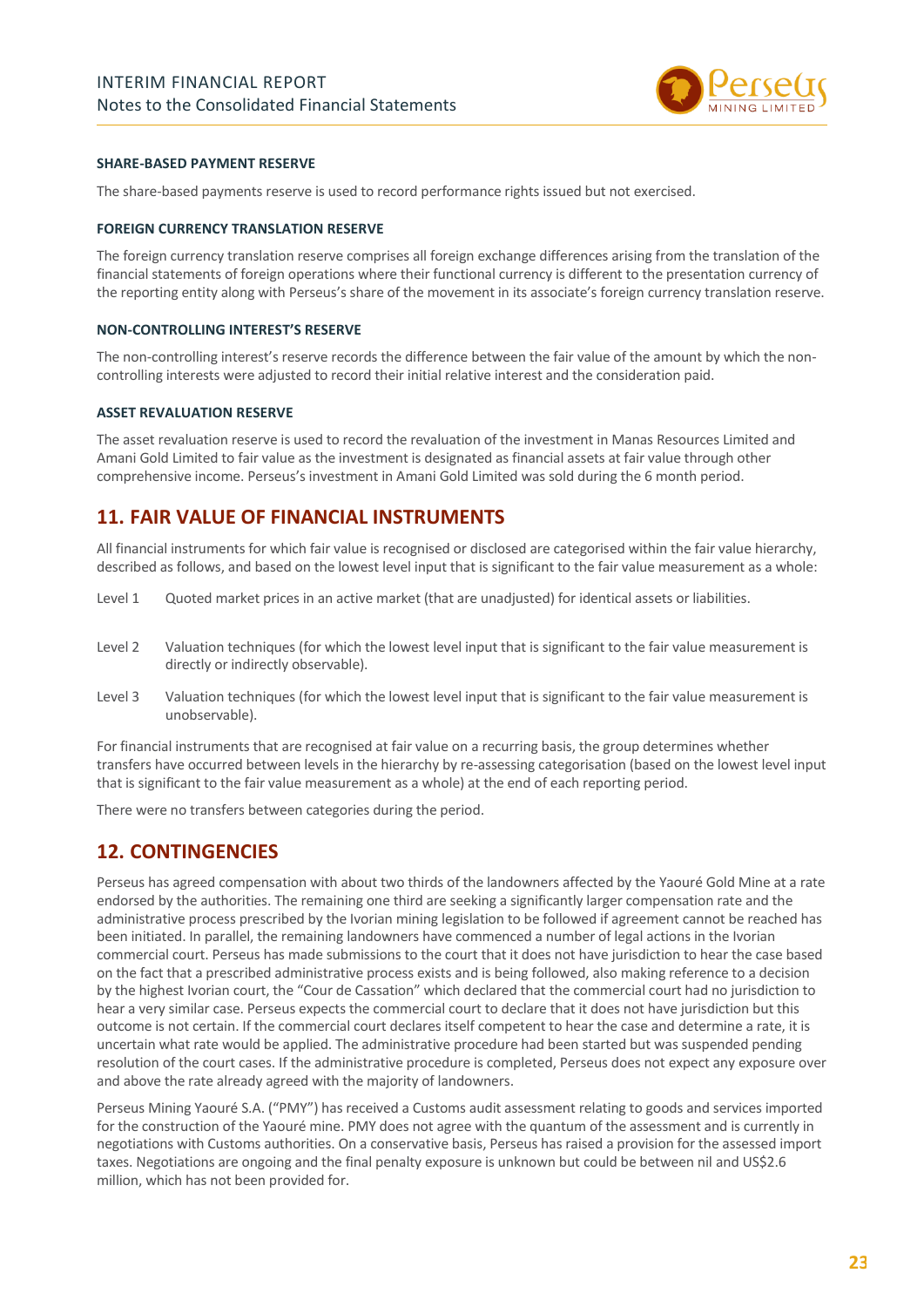

Aside from these matters, known contingent liabilities for the period ended 31 December 2021, remain unchanged from those disclosed in the annual financial report.

### **13. COMMITMENTS**

Known commitments for the period ended 31 December 2021, remain unchanged from those disclosed in the annual financial report, except for the following:

#### **(A) EXPLORATION COMMITMENTS**

Minimum expenditure commitments on exploration properties have increased from those disclosed at 30 June 2021, with two new tenements acquired which have added estimated exploration minimum commitments of \$640,000 within one year, and \$2,700,000 in between two and five years.

#### **(B) GOLD DELIVERY COMMITMENTS**

|                                              | <b>GOLD FOR PHYSICAL</b><br><b>DELIVERY</b><br><b>OZ</b> | <b>CONTRACTED</b><br><b>SALES PRICE</b><br>US\$/OZ | <b>VALUE OF</b><br><b>COMMITTED SALES</b><br><b>US\$'000</b> |
|----------------------------------------------|----------------------------------------------------------|----------------------------------------------------|--------------------------------------------------------------|
| Within one year                              | 281.294                                                  | 1.686.81                                           | 474.490                                                      |
| Later than one but not later than five years | 20,000                                                   | 1,785.27                                           | 35,705                                                       |

The 301,294 ounces of gold sales commitments represents 20.5% of anticipated gold production over the next three years.

#### **(C) CAPITAL COMMITMENTS**

As the construction of Yaouré is complete, there are \$nil remaining capital commitments (at 30 June 2021: \$nil).

### **14. RETURN OF CAPITAL**

|                 | <b>FOR THE PERIOD ENDING:</b> |                          |  |
|-----------------|-------------------------------|--------------------------|--|
|                 | 31 DEC 2021<br>\$'000         | 30 JUN 2021<br>ا 000'ؤ   |  |
| Ordinary shares | 18,236                        | $\overline{\phantom{a}}$ |  |

Perseus made a maiden return of capital payment on 10 December 2021 of \$0.015 per fully paid ordinary share.

### <span id="page-23-0"></span>**15. SUBSEQUENT EVENTS**

On 1 January 2022, 8,966,666 performance rights that had previously been issued to employees vested under the terms of the Perseus Performance Rights Plan, of which 5,925,000 were subsequently exercised.

On 31 January 2022, Perseus Mining Limited acquired 39,092,233 million common shares (15%) in Orca Gold Inc. ("Orca"), with the total consideration amounting to C\$17.5 million. Perseus has previously engaged in exclusive discussions with Orca regarding a possible change of control transaction, however these discussions are ongoing, and no formal agreement has been reached. Perseus has also agreed to provide Orca a US\$5.0 million short term loan facility which attracts interest of 7.5% per annum and has a maturity date of 30 June 2022. Please refer to the ASX release dated 31 January 2022 'Perseus to acquire 15% in Orca Gold'.

On 15 February 2022, a further 175,000 performance rights of the above mentioned 8,966,666 were exercised.

On 22 February 2022, the Directors approved an interim dividend payment of \$0.0081 per ordinary share, which is expected to be paid on 7 April 2022.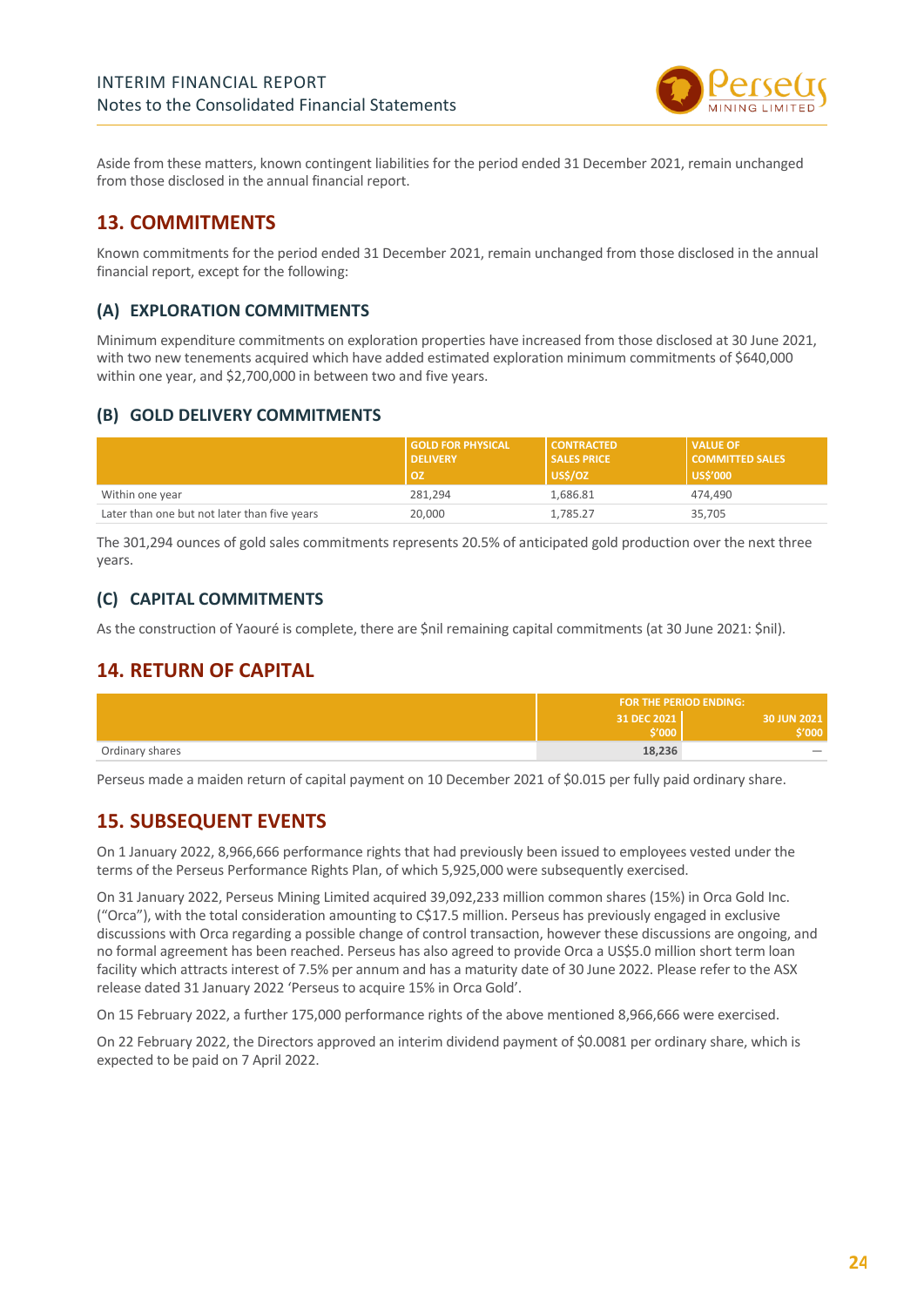

## **DIRECTORS' DECLARATION**

In the directors' opinion:

- a. the accompanying financial statements and notes are in accordance with the Corporations Act 2001 including
	- i. giving a true and fair view of the consolidated entity's financial position as at 31 December 2021 and of its performance for the half-year ended on that date; and
	- ii. complying with Accounting Standards, the Corporations Regulations 2001, and other mandatory professional reporting requirements; and
- b. there are reasonable grounds to believe that Perseus Mining Limited will be able to pay its debts as and when they become due and payable.

This declaration is made in accordance with a resolution of the directors.

Wheater

Jeffrey Allan Quartermaine **Managing Director and Chief Executive Officer** Perth, 22 February 2022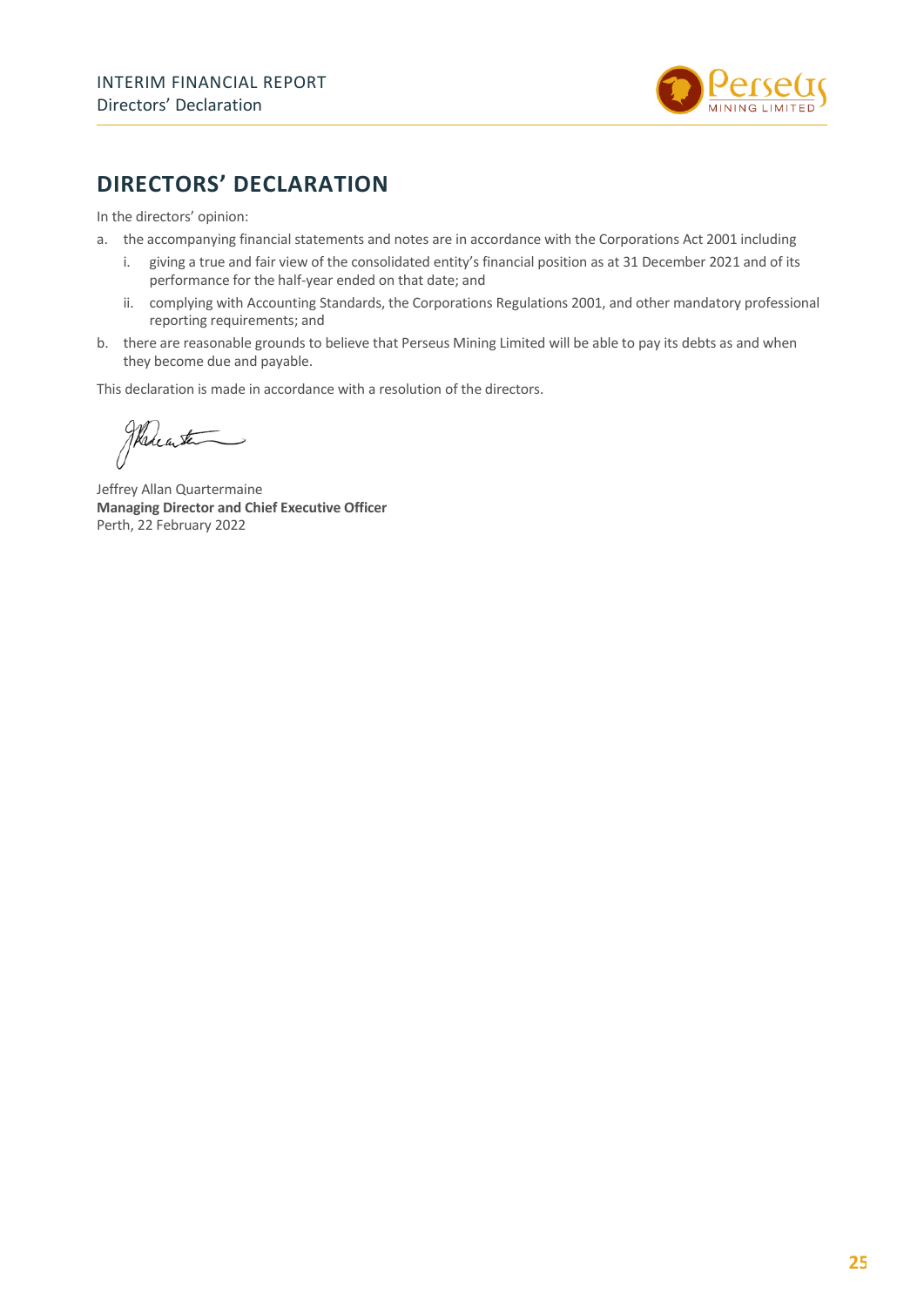

### Independent auditor's review report to the members of Perseus Mining Limited

### **Report on the half-year financial report**

#### **Conclusion**

We have reviewed the half-year financial report of Perseus Mining Limited (the Company) and the entities it controlled during the half-year (together the Group), which comprises the consolidated statement of financial position as at 31 December 2021, the consolidated statement of comprehensive income, consolidated statement of changes in equity and consolidated statement of cash flows for the half-year ended on that date, significant accounting policies and explanatory notes and the directors' declaration.

Based on our review, which is not an audit, we have not become aware of any matter that makes us believe that the accompanying half-year financial report of Perseus Mining Limited does not comply with the *Corporations Act 2001* including:

- 1. giving a true and fair view of the Group's financial position as at 31 December 2021 and of its performance for the half-year ended on that date
- 2. complying with Accounting Standard AASB 134 *Interim Financial Reporting* and the *Corporations Regulations 2001*.

#### **Basis for conclusion**

We conducted our review in accordance with ASRE 2410 *Review of a Financial Report Performed by the Independent Auditor of the Entity* (ASRE 2410). Our responsibilities are further described in the *Auditor's responsibilities for the review of the half-year financial report* section of our report.

We are independent of the Group in accordance with the auditor independence requirements of the *Corporations Act 2001* and the ethical requirements of the Accounting Professional & Ethical Standards Board's APES 110 *Code of Ethics for Professional Accountants (including Independence Standards)* (the Code) that are relevant to the audit of the annual financial report in Australia. We have also fulfilled our other ethical responsibilities in accordance with the Code.

#### **Responsibilities of the directors for the half-year financial report**

The directors of the Company are responsible for the preparation of the half-year financial report that gives a true and fair view in accordance with Australian Accounting Standards and the Corporations Act 2001 and for such internal control as the directors determine is necessary to enable the preparation of the half-year financial report that gives a true and fair view and is free from material misstatement whether due to fraud or error.

**PricewaterhouseCoopers, ABN 52 780 433 757** 

Brookfield Place, 125 St Georges Terrace, PERTH WA 6000, GPO Box D198, PERTH WA 6840 T: +61 8 9238 3000, F: +61 8 9238 3999, www.pwc.com.au

Liability limited by a scheme approved under Professional Standards Legislation.